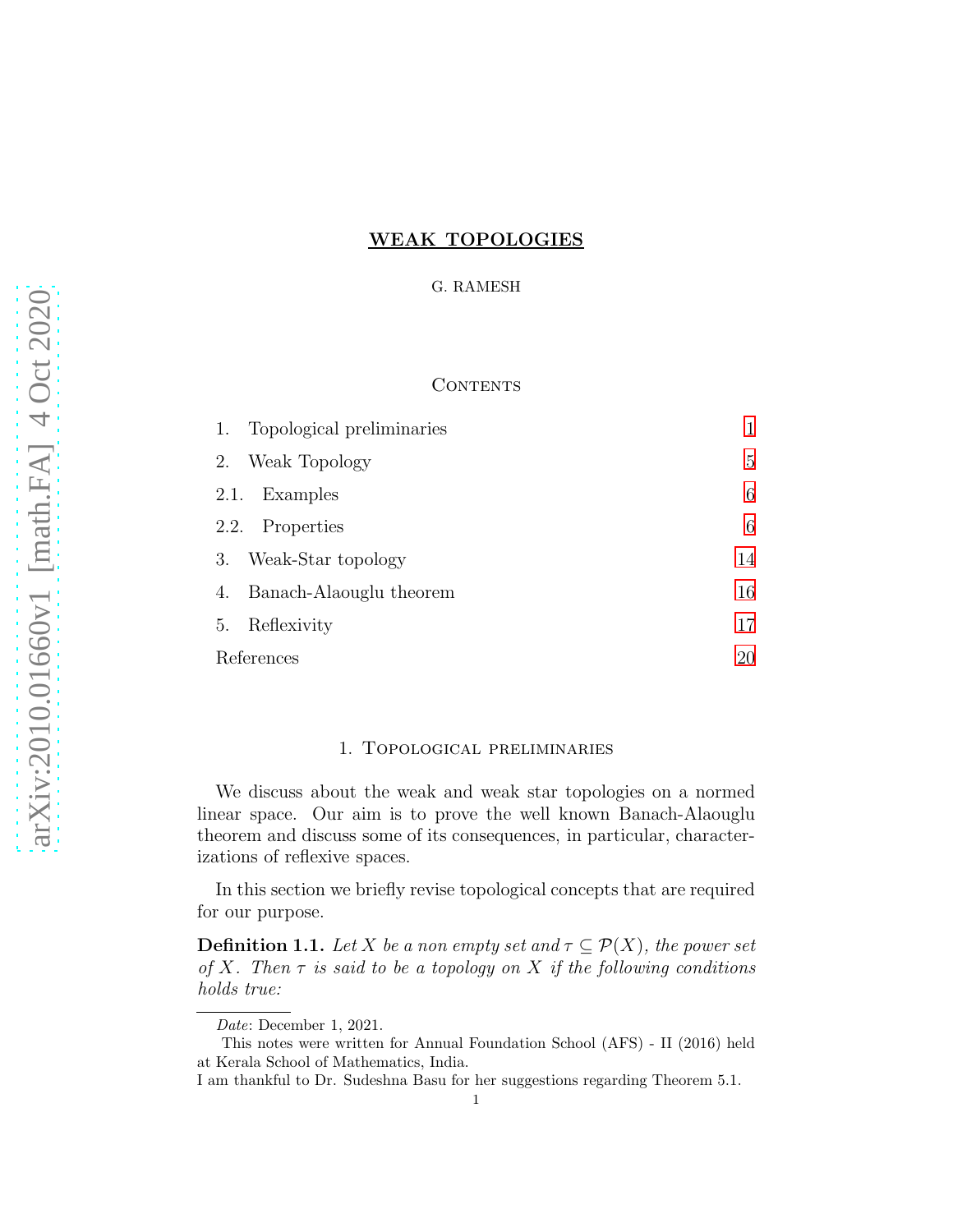(1) 
$$
\emptyset
$$
,  $X \in \tau$   
\n(2) if  $U_{\alpha} \in \tau$ ,  $\alpha \in \Lambda$ , then  $\bigcup_{\alpha \in \Lambda} U_{\alpha} \in \tau$   
\n(3) if  $F_i \in \tau$  for  $i = 1, 2, ..., n$ , then  $\bigcap_{i=1}^{n} F_i \in \tau$ .



The members of  $\tau$  are called open sets.

Let X be a non empty set. Then  $\tau_i = {\{\{\emptyset\}, X\}}$  and  $\tau_d = \mathcal{P}(X)$  are topologies and are called as the indiscrete topology and the discrete topology, respectively. Note that if  $\tau$  is any other topology on X, then  $\tau_i \subset \tau \subset \tau_d.$ 

Let  $\tau_1$  and  $\tau_2$  be two topologies on X. Then we say that  $\tau_1$  is weaker than  $\tau_2$  if  $\tau_1 \subseteq \tau_2$ . In this case,  $\tau_2$  is said to be stronger than  $\tau_1$ . Clearly, the weak topology contains less number of open sets than the stronger topology.

We recall the following two occasions:

- (i) Let  $H = \ell^2$  and  $\{e_n : n \in \mathbb{N}\}\)$  be the standard orthonormal basis for H. Recall that  $e_n(m) = \delta_n(m)$ , the Dirac delta function. Then for  $m, n \in \mathbb{N}$ , we have  $||e_n - e_m||_2 = \sqrt{2}$ . Hence the sequence  $(e_n)$  is not convergent.
- (1) The unit ball  $B_H = \{x \in H : ||x||_2 = 1\}$  is not compact. In general, the unit ball  $B_X$  in a normed linear space X is compact if and only if the normed linear space  $X$  is finite dimensional.

The above examples suggests that in infinite dimensional spaces, the compact sets and convergent sequences are a few. Since compact sets are very important in Mathematical Analysis and Applications, it is not suggestible to consider the norm topology. Hence we look at weaker topologies so that we can get more compact spaces and convergent sequences.

Before discussing the weak topologies on normed linear spaces we recall the notions of basis and subbasis and some relevant concepts which we need later.

A collection  $\mathcal{B} \subset \mathcal{P}(X)$  is called a basis for a topology on X if and only if

(1) for every  $x \in X$ , there exists  $B \in \mathcal{B}$  such that  $x \in B$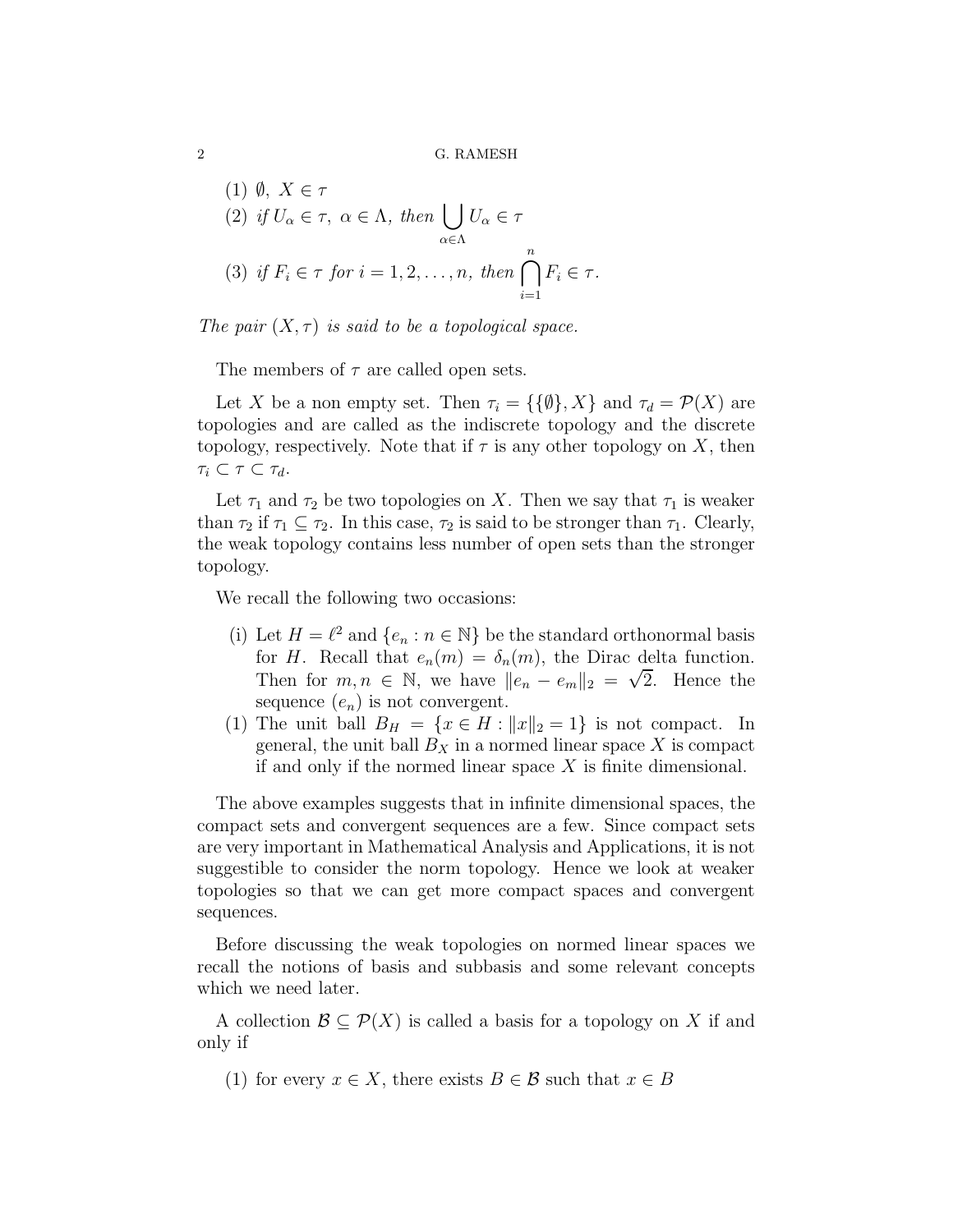(2) if  $B_1, B_2 \in \mathcal{B}$  and  $x \in B_1 \cap B_2$ , then there exists  $B \in \mathcal{B}$  such that  $x \in B \subseteq B_1 \cap B_2$ .

The topology generated by  $\beta$  is given by the following rule: A set U in X is said to be open in X if for all  $x \in U$ , there exists  $B \in \mathcal{B}$  such that  $x \in B \subseteq U$ .

In this case the topology generated by  $\mathcal{B}$  is given by  $\tau_{\mathcal{B}} = \bigcup B$ . B∈B

Let  $(X, \tau)$  be a topological space and  $\mathcal{B} \subset \tau$ . Then  $\mathcal{B}$  is a basis for  $\tau$ if for every  $U \in \tau$  and  $x \in U$ , there exists  $B \in \mathcal{B}$  such that  $x \in B \subseteq U$ .

Let  $S \subset \mathcal{P}(X)$ . Then the smallest topology containing S is the intersection of all topologies on X containing  $\mathcal S$  (the discrete topology is one such topology). In fact, this is nothing but the topology generated by  $S$ .

Let  $\mathcal B$  and  $\mathcal B'$  be bases for the topologies  $\tau$  and  $\tau'$ , respectively. Then the following are equivalent:

(1)  $τ ⊆ τ'$ (2) if  $B \in \mathcal{B}$  and  $x \in B$ , there exists  $B' \in \mathcal{B}'$  such that  $x \in B' \subseteq B$ .

**Definition 1.2.** Let X be a set. Then a sub-basis is a collection  $S \subseteq$  $\mathcal{P}(X)$  such that  $\bigcup S = X$ . The topology generated by S is defined by S∈S

the rule:  $U \subseteq X$  is open if for each  $x \in U$  we can find  $S_1, S_2, \ldots, S_n \in \mathcal{S}$ such that  $x \in S_1 \cap S_2 \cap \cdots \cap S_n \subset U$ .

**Definition 1.3.** Let X be a topological space with topology  $\tau$ . Then  $S \subseteq \tau$  is a sub-basis for X if for each open set U and each  $x \in U$ , there exist finitely many  $S_1, S_2, \ldots, S_n \in \mathcal{S}$  such that  $x \in S_1 \cap S_2 \cap \cdots \cap S_n \subset$ U.

If S is a subbasis for a topology  $\tau$  on X, then

$$
\mathcal{B}:=\Big\{\bigcap_{\alpha\in F}S_\alpha: F\text{ is a finite subset of }\Lambda\Big\}
$$

forms a basis for  $\tau$ . This means that

$$
\tau = \Big\{ \bigcup_{F \in \mathcal{F}} \bigcap_{S \in F} S : \mathcal{F} \subset \mathcal{S}^{< w} \Big\} \bigcup \{\emptyset, X\},\
$$

where  $\mathcal{S}^{< w}$  is the set of all finite subsets of  $\mathcal{S}$ .

The topology generated by the subbasis  $S$  is the smallest topology containing  $S$ .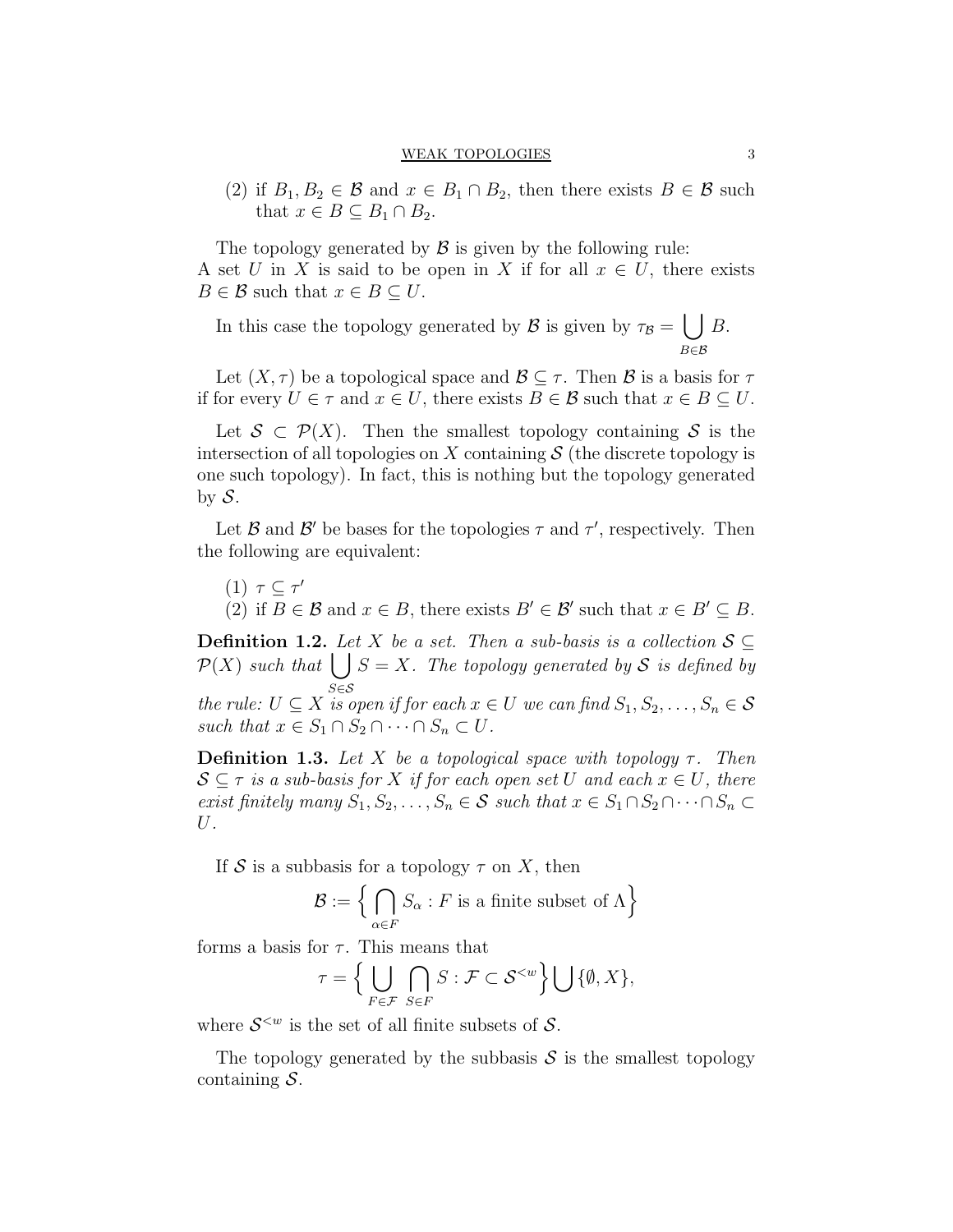Here we list out some more definitions and basic results:

- (1) In a topological space  $(X, \tau)$  a set  $N \subset X$  is said to be a neighbourhood of a point  $x \in X$  if there exists an open set U such that  $x \in U \subset N$ .
- (2) A subset A of X is closed, if  $A^c$ , the complement of A is open. Since the intersection of a collection of closed sets is closed, every subset  $A$  of  $X$  is contained in a unique minimal closed set  $\overline{A} = \{x \in X :$  every neighbourhood of x intersects  $A\}$ , called the closure of A.
- (3) A topological space  $(X, \tau)$  is said to be *Hausdorff* if for any two points  $x, y \in X$  with  $x \neq y$ , there exists two disjoint open sets  $U_x$  and  $U_y$  such that  $x \in U_x$  and  $y \in U_y$ .
- (4) A sequence  $(x_n)$  in X is said to converge to  $x \in X$ , if for every open set U of x, there exists  $n_0 \in \mathbb{N}$  such that  $x_n \in U$  for all  $n \geq n_0$ . Note that if X is Hausdorff, then  $x_n$  converge to a unique limit in  $X$ .
- (5) Let  $(X, \tau_1)$  and  $(Y, \tau_2)$  be topological spaces and  $f : X \to Y$  be a function. Then  $f$  is said to be continuous if for every open set  $V \in \tau_1, f^{-1}(V) \in \tau_1$ .
- (6) Let  $(X_1, \tau_1)$  and  $(X_2, \tau_2)$  be two topological spaces. Then the collection  $\mathcal{B} := \{U \times V : U \in \tau_1, V \in \tau_2\}$  forms a basis for a topology on  $X_1 \times X_2$ , and is called as the product topology.
- (7) If  $(X_i, \tau_i)$  is topological space for  $i = 1, 2, \ldots, n$ . Then we can define the product topology by the similar way.
- (8) Let  ${X_{\alpha}}_{\alpha\in J}$  be a family of topological spaces. Let  $X = \prod X_{\alpha}$ α∈J and  $\pi_{\beta}: X \to X_{\beta}$  be the projection defined by

$$
\pi_{\beta}((x_{\alpha})_{\alpha\in J})=x_{\beta}.
$$

Let  $S_{\beta} = {\{\pi_{\beta}^{-1}\}}$  $\mathcal{S}^{-1}(U_{\beta})|U_{\beta}$  is open in  $X_{\beta}\}\$  and  $\mathcal{S}=\bigcup_{\beta\in J}\mathcal{S}_{\beta}$ . The topology generated by the subbasis  $\mathcal S$  is called the product topology and the space  $X$  with this topology is called the product space.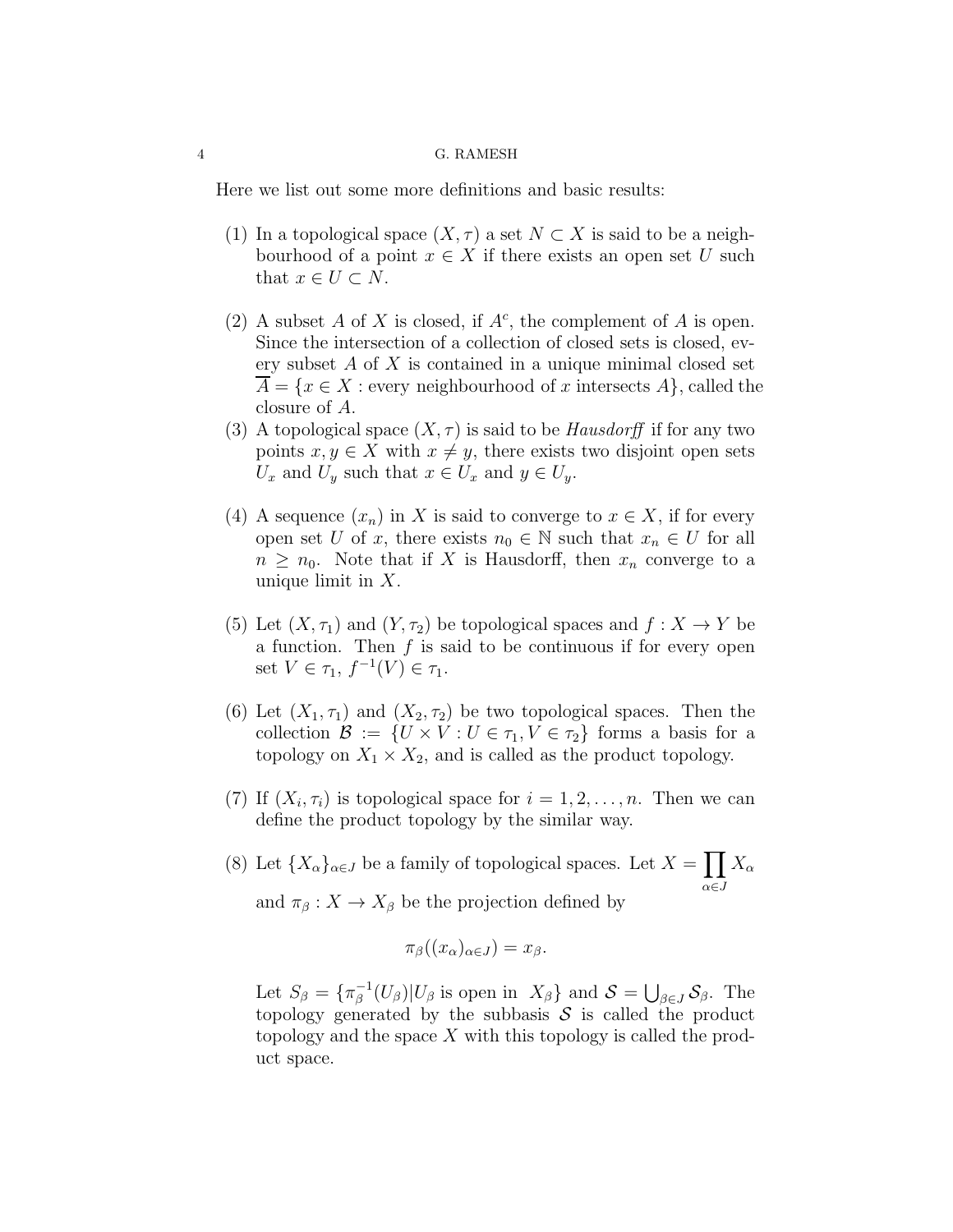#### WEAK TOPOLOGIES 5

- (9) Let  $(X, \tau)$  be a topological space. A collection  $\mathcal{A} = \{U_i\}_{i \in I}$  of open subsets of X such that  $X = \bigcup_{i \in I} U_i$  is called an open cover of X. A subcollection  $\mathcal{B} \subseteq \mathcal{A}$  is called a subcover if the union of the sets in  $\mathcal B$  also cover X. A subcover is finite if it contains finitely many open sets.
- (10) Let  $(X, \tau)$  be a topological space. Then X is compact if every open cover has a finite subcover.
- <span id="page-4-0"></span>(11) (Tychonoff theorem) If each  $X_{\alpha}$  is compact, then  $X = \prod X_{\alpha}$ α∈J is compact with respect to the product topology.

## 2. Weak Topology

Let X be a non empty set and  $(X_\alpha, \tau_\alpha)_{\alpha \in \Lambda}$  be a family of topological spaces. Let  $\mathcal{F} := \{f_{\alpha} : X \to X_{\alpha} : \alpha \in \Lambda\}.$ 

Question 2.1. Define a topology  $\tau$  on X in such a way that each  $f \in \mathcal{F}$  is continuous with respect to  $\tau$ .

Suppose if we take  $\tau$  to be the discrete topology, then each  $f \in \mathcal{F}$ is continuous with respect to  $\tau$ . But, we know that the eventually constant sequences are the only convergent sequences and only finite sets are compact in this topology, so we avoid this. Hence we rephrase the above question as follows.

Question 2.2. Find the smallest topology  $\tau$  such that each  $f \in \mathcal{F}$  is continuous with respect to  $\tau$ .

Since we expect each  $f_\alpha$  to be continuous with respect to  $\tau,$  if  $U_\alpha \in$  $\tau_{\alpha}$ , then  $f_{\alpha}^{-1}(U_{\alpha}) \in \tau$ . If  $\tau$  is topology, then arbitrary unions of finite intersection of  $f_{\alpha}^{-1}(U_{\alpha})$  should be in  $\tau$ . Let  $\mathcal{S} := \{f_{\alpha}^{-1}(U_{\alpha}) : U_{\alpha} \in \tau_{\alpha}, \ \alpha \in \Lambda\}.$ Then the topology generated by  $\mathcal S$  is the required topology. This topology is called the weak topology generated by  $\mathcal{F}.$ 

**Definition 2.3.** Let X be a non empty set and  $(X_\alpha, \tau_\alpha)$  be a family of topological spaces indexed by  $\Lambda$ . The weak topology generated by the family of functions  $\mathcal{F} = \{f_{\alpha}: X \to X_{\alpha}\}\$ is the topology generated by the subbasic open sets  $\{f_{\alpha}^{-1}(U_{\alpha}): U_{\alpha} \in \tau_{\alpha}, \ \alpha \in \Lambda\}.$ 

We denote the topology generated by F on X by  $\sigma(X,\mathcal{F})$ .

**Remark 2.4.** Let  $\mathcal{F}_1$  and  $\mathcal{F}_2$  be family of functions from X into  $Y_{\alpha}$   $(\alpha \in \Lambda)$  such that  $\mathcal{F}_1 \subseteq \mathcal{F}_2$ . Then  $\sigma(X, \mathcal{F}_1)$  is weaker than  $\sigma(X, \mathcal{F}_2)$ .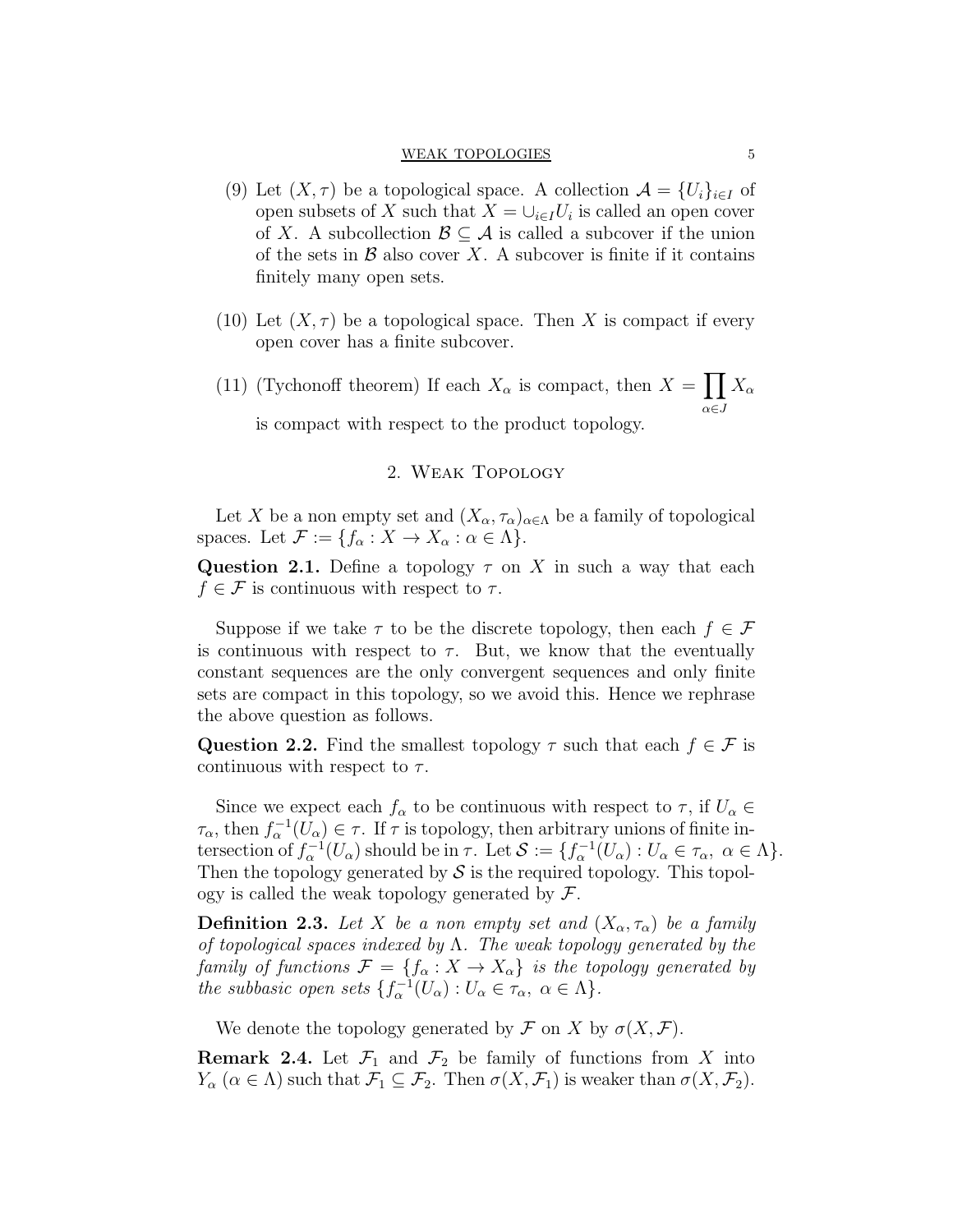### 2.1. Examples.

(1) Let  $(X, d)$  be a metric space and  $u \in X$ . Define  $f_u : X \to \mathbb{R}$  by

 $f_u(x) = d(x, u), x \in X.$ 

Let  $\mathcal{F} = \{f_u : u \in X\}$ . We would like to find out  $\sigma(X, \mathcal{F})$ . Let  $r > 0$ . Then

$$
f_u^{-1}(-r,r)) = \{x \in X : f_u(x) < r\}
$$
\n
$$
= \{x \in X : d(u,x) < r\}
$$
\n
$$
= B(u,r),
$$

the open ball centered at  $u$  with radius  $r$ . Hence the topology generated by the family of functions  $\mathcal F$  is the metric topology.

(2) Let  $X = C[a, b] := \{f : [a, b] \to \mathbb{R} : f \text{ is continuous}\}\ (a, b \in$ **R**, *a* < *b*) and *x* ∈ *X*. Define  $e_x$  : *X* → **R** by

$$
e_x(f) = f(x), \ f \in X.
$$

Let  $\mathcal{F} = \{e_x : x \in X\}$ . Then  $\sigma(X, \mathcal{F})$ , the weak topology generated by  $\mathcal F$  is called the topology of pointwise convergence on X.

(3) Let  $(X_\alpha, \tau_\alpha)$   $(\alpha \in \Lambda)$  be topological spaces and  $X = \Pi_{\alpha \in \Lambda} X_\alpha$ . That is,

$$
X = \{x : \Lambda \to \cup X_{\alpha} : x(\alpha) \in X_{\alpha}\}.
$$

Note that  $X \neq \emptyset$ , by the Axiom of Choice. Let  $x \in X$ . Then  $x = (x_{\alpha})_{\alpha \in \Lambda}$ . Define  $P_{\alpha}: X \to X_{\alpha}$  by  $P_{\alpha}(x) = x_{\alpha}$ . Then each  $P_{\alpha}$  is a projection. The weak topology generated by  $\mathcal{F} =$  ${P_\alpha : \alpha \in \Lambda}$  has the subbasis of the form

$$
\{P_\alpha^{-1}(U_\alpha):\alpha\in\Lambda,\,U_\alpha\in\tau_\alpha\}.
$$

But this is the product topology on X. Hence  $\sigma(X, \mathcal{F})$  coincide with the product topology on X.

## <span id="page-5-1"></span>2.2. Properties.

**Theorem 2.5.** Let  $(X, \tau)$  be a topological space and  $\mathcal{F} = \{f_{\alpha}: X \to X_{\alpha}\}\$ be a family of continuous functions from  $X$  into the topological space  $(X, \tau_{\alpha})$ . Then  $\sigma(X, \mathcal{F})$ , the weak topology generated by F is weaker than  $\tau$ .

<span id="page-5-0"></span>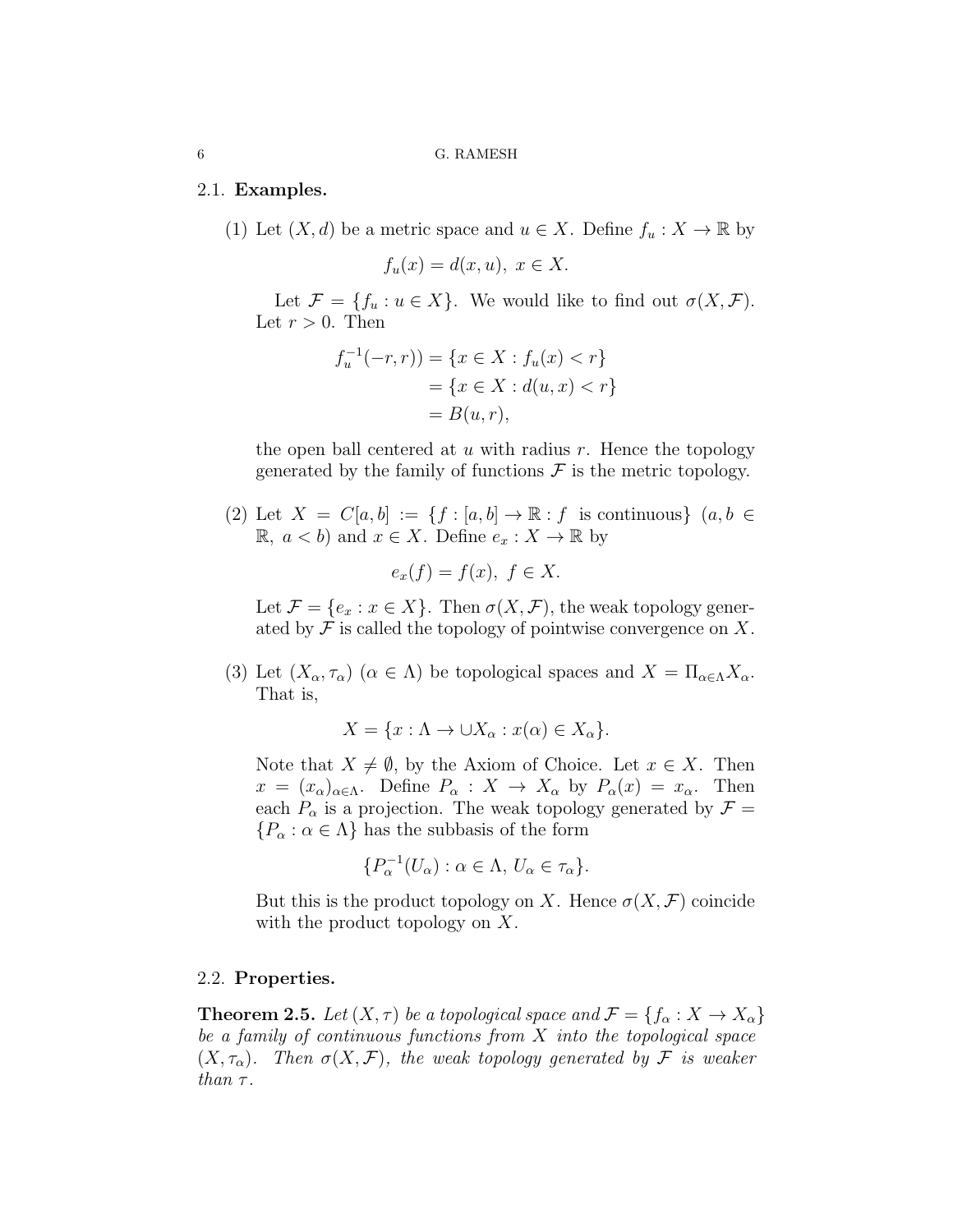Let  $X_\alpha = \mathbb{F} (\mathbb{F} = \mathbb{R}$  or  $\mathbb{C})$  and  $f_\alpha : X \to X_\alpha$  be a function. Let  $\mathcal{F} := \{f_{\alpha} : \alpha \in \Lambda\}.$  Let  $\mathcal{G} := \{F \subset \Lambda : F$  is finite}. Then the weak topology generated by  $\mathcal F$  has the basis

$$
\mathcal{B} := \Big\{ \bigcap_{\alpha \in F} f_{\alpha}^{-1}((-\epsilon, \epsilon)) : F \in \mathcal{G}, \ \epsilon > 0 \Big\}.
$$

Hence a set  $U$  is open in the weak topology of  $X$  if and only if given  $x \in U$ , there exists  $\alpha_1, \alpha_2, \ldots, \alpha_n \in \Lambda$  such that  $x \in \bigcap_{i=1}^n f_{\alpha_i}^{-1}$  $\sum_{\alpha_i}^{-1}(-\epsilon_i,\epsilon_i)\subset$ U. This is implies that  $|f_{\alpha_i}(x)| < \epsilon_i$  for  $i = 1, 2, \ldots, n$ .

A subbasic open set containing a point  $x_0 \in X$  is of the form  $f_{\alpha}^{-1}\Big(f_{\alpha}(x_0)-\epsilon,f_{\alpha}(x_0)-\epsilon, \Big)$  for each  $\alpha \in \Lambda$  and for each  $\epsilon > 0$ . In fact, this is nothing but  $\{x \in X : |f_{\alpha}(x) - f_{\alpha}(x_0)| < \epsilon\}$ , for all choices of  $\alpha \in \Lambda$  and for all choices of  $\epsilon > 0$ .

A basic open set containing  $x_0 \in X$  is nothing but the finite intersection of subbasic open sets. Hence it can be of the form:

$$
B(x_0; f_1, f_2, \dots, f_n : \epsilon) := \{ x \in X : |f_i(x) - f_i(x_0)| < \epsilon \}
$$

for  $f_i \in \mathcal{F}$ ,  $i = 1, \ldots, n$ ,  $(n \geq 1)$  and  $\epsilon > 0$ .

The following properties can be proved easily.

**Proposition 2.6.** (1)  $x_0 \in B(x_0; f_1, f_2, \ldots, f_n; \epsilon)$ (2) Let  $g_i \in \mathcal{F}, i = 1, 2, ..., m$ . Let  $B_1 = B(x_0; f_1, f_2, ..., f_n; \epsilon_1), B_2 =$  $B(x_0; g_1, g_2, \ldots, g_m; \epsilon_2)$  and  $\epsilon = \min{\{\epsilon_1, \epsilon_2\}}$ . Then

 $B(x_0; f_1, f_2, \ldots, f_n, q_1, q_2, \ldots, q_m; \epsilon) \subseteq B_1 \cap B_2.$ 

- (3) if  $x_1 \in B(x_0, f_1, f_2, \ldots, f_n; \epsilon)$ , then there exists  $\delta > 0$  such that  $B(x_1, f_1, f_2, \ldots, f_n; \delta) \subset B(x_0, f_1, f_2, \ldots, f_n; \epsilon)$
- <span id="page-6-0"></span>(4) Let  $x_0, y_0 \in X$  with  $x_0 \neq y_0$  and  $\epsilon_1, \epsilon_2 > 0$ . Let  $x \in B(x_0 :$  $f_1, f_2, \ldots, f_n; \epsilon_1) \cap B(y_0 : g_1, g_2, \ldots, g_m; \epsilon_2)$ . Then there exists  $\delta > 0$  such that  $B(x : f_1, f_2, \ldots, f_n, g_1, g_2, \ldots, g_m; \delta) \subseteq B_1 \cap B_2$
- (5) Let  $x_0, y_0 \in X$  with  $x_0 \neq y_0$ . Assume that there exists  $f \in \mathcal{F}$ such that  $f(x_0) \neq f(y_0)$ . Then  $B(x_0, f, \frac{\epsilon}{2})$ 2  $($ mathcal{Y}\_0, f, \frac{\epsilon}{2}) 2  $)= \emptyset$ .

From now onwards, we can consider weak topologies on normed linear spaces.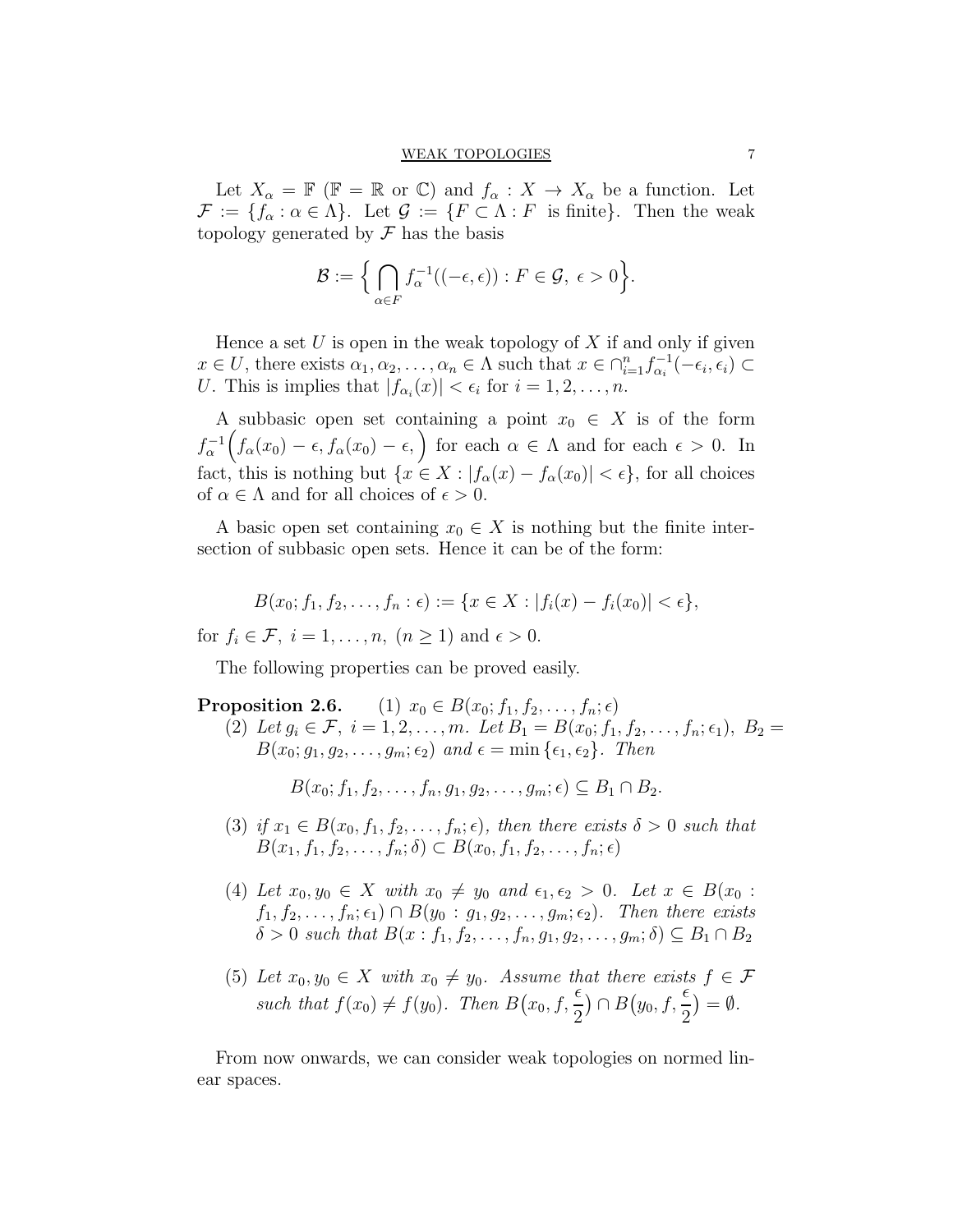Let X be a normed linear space over a field  $\mathcal F$  (here  $\mathbb F = \mathbb C$  or  $\mathbb R$ ) and  $\mathcal{F} = X^*$ , the dual space of X. Recall that

 $X^* := \{ f : X \to \mathbb{C} : f \text{ is linear and continuous} \}.$ 

**Definition 2.7.** Let X be a normed linear space and  $X^*$  denote the dual space of X. Then the weak topology on X is  $\sigma(X, X^*)$ , the weak topology generated by members of  $X^*$ .

Note that a subbasic open set about  $x_0 \in X$  is of the form:

 $V(x_0, f, \epsilon) := \{x \in X : |f(x) - f(x_0)| < \epsilon\}$  for all  $f \in X^*$ , and  $\epsilon > 0$ and a basic open set about  $x_0 \in X$  in the topology  $\sigma(X, X^*)$  is of the form:

$$
B(x_0; f_1, f_2, \dots, f_n; \epsilon) = \{x \in X : |f_i(x) - f_i(x_0)| < \epsilon\},\
$$

for all choices of  $f_i \in X^*$ ,  $i = 1, 2, ..., n$   $(n \ge 1)$  and  $\epsilon > 0$ .

Note that the topology  $\sigma(X, X^*)$  is weaker than the norm topology of X. That is, every weakly open set is open with respect to the norm topology.

**Proposition 2.8.** The topology  $\sigma(X, X^*)$  is Hausdorff.

**Proof.** Since  $X \neq \{0\}$ , choose  $x \in X$ . Then by the Hahn-Banach theorem there exists a  $0 \neq f \in X^*$  such that  $f(x) = ||x||$ . Now, the conclusion follows by Property  $(4)$  of Proposition 2.6.

Let X be a normed linear space and a sequence  $(x_n) \subset X$  converges to  $x \in X$  weakly, then we denote this by  $x_n \stackrel{w}{\to} x$ .

<span id="page-7-0"></span>**Theorem 2.9.** Let X be a normed linear space and  $(x_n) \subset X$ . Then  $x_n \xrightarrow{w} x \in X$  if and only  $f(x_n)$  converges to  $f(x)$  for all  $f \in X^*$ .

**Proof.** Suppose  $x_n \stackrel{w}{\rightarrow} x$ . Let  $f \in X^*$  and  $\epsilon > 0$  be given. Then  $U = \{y \in X : |f(y) - f(x)| < \epsilon\}$  is a weakly open set containing x. Choose  $n_0 \in \mathbb{N}$  such that  $x_n \in U$  for all  $n \geq n_0$ . From this we can conclude that  $f(x_n) \to f(x)$ .

To prove the other way, assume that  $f(x_n) \to f(x)$  for all  $f \in X^*$ . Let U be a weakly open set containing x. Choose a  $\delta > 0$  and  $f_i \in$  $X^*, i = 1, 2, \ldots, m$  such that

$$
\{y \in X : |f_i(x) - f_i(y)| < \epsilon : i = 1, 2, \dots, m\} \subset U.
$$

As  $f_j(x_n) \to f_j(x)$  for each  $j = 1, 2, \ldots, m$ , there exists  $n_j \in \mathbb{N}$  such that  $|f_j(x_n)-f_j(x)| < \epsilon$  for all  $n \ge n_j$ . Let  $n_0 = \max\{n_j : j = 1, 2, ..., m\}$ . Then for  $n \geq n_0$ , we have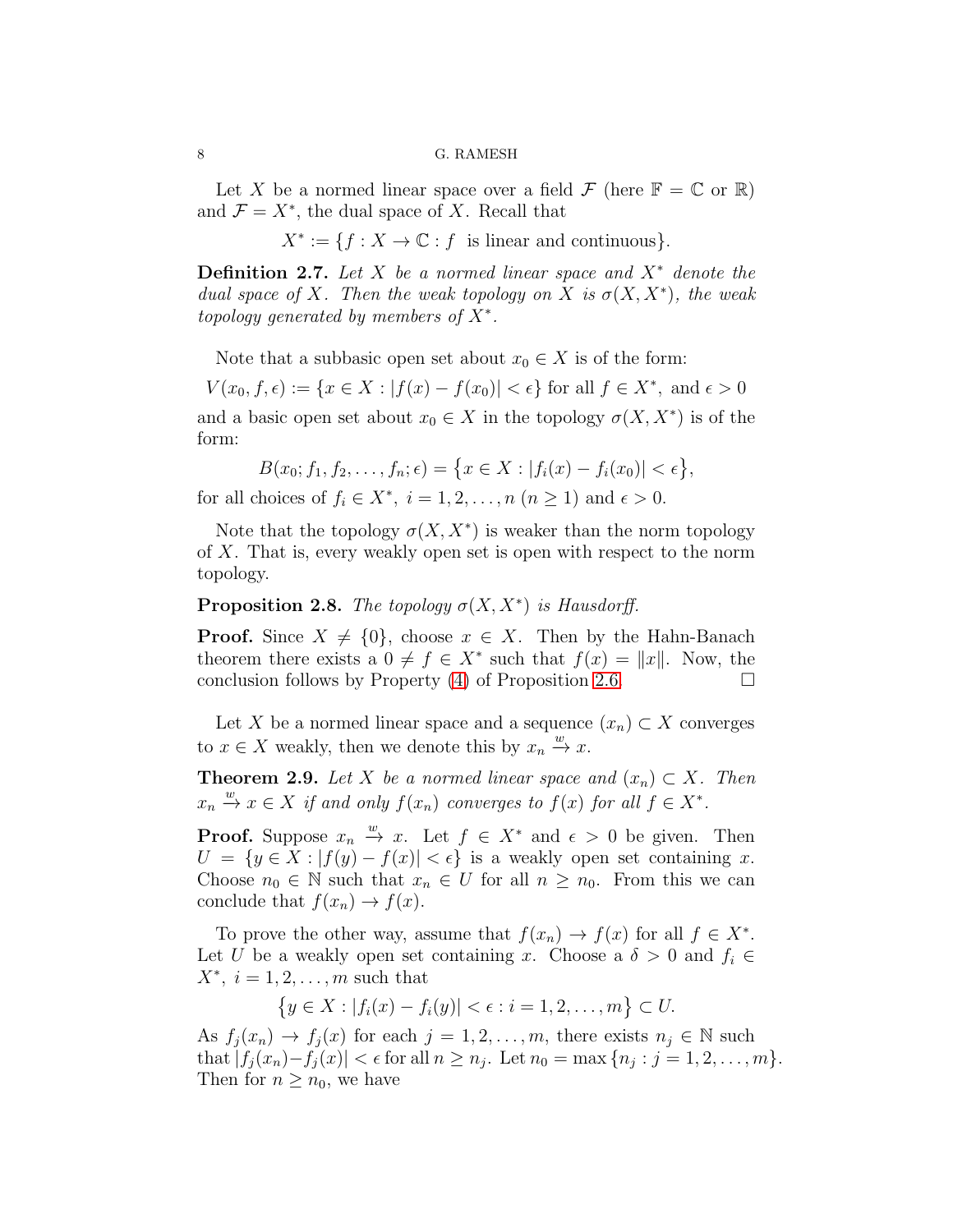$$
|f_j(x_n) - f_j(x)| < \epsilon \text{ for all } n \ge n_0.
$$
  
for all  $n \ge n_0$ . Hence  $x_n \xrightarrow{w} x$ .

Remark 2.10. By the same arguments as above, we can prove Theorem [2.9](#page-7-0) by replacing nets in place of sequences.

**Exercise 2.11.** Show that if  $x_n \stackrel{w}{\rightarrow} x$  and  $y_n \stackrel{w}{\rightarrow} y$  and  $\alpha \in \mathbb{C}$ , then

(i) 
$$
x_n + y_n \xrightarrow{w} x + y
$$
  
(ii)  $\alpha x_n \xrightarrow{w} \alpha x$ .

That is  $x_n \in U$ 

Exercise 2.12. Let H be a Hilbert space and  $(x_n) \subset H$ . Show that  $x_n \xrightarrow{w} x$  if and only if  $\langle x_n, y \rangle \rightarrow \langle x, y \rangle$  for every  $y \in H$ .

**Remark 2.13.** If  $H$  is a separable Hilbert space with a countable orthonormal basis  $\{e_n : n \in \mathbb{N}\},\$  then  $e_n \stackrel{w}{\to} 0$  as  $n \to \infty$ .

Here we recall some of the basic theorems from Functional Analysis, which we need later.

**Proposition 2.14.** Let X be a non zero normed linear space. If  $x \in X$ , then there exists  $0 \neq f \in X^*$  such that  $f(x) = ||x||$  and  $||f|| = 1$ . In other words, we can say that if  $X \neq \{0\}$ , then  $X^* \neq \{0\}$ .

Theorem 2.15. (Hahn-Banach Separation theorem) Let A and B be disjoint non empty convex sets in a real Banach space X. Then A and B can be separated by a hyperplane, i.e. there exists a non zero functional  $f \in X^*$  and a real number c such that

 $f(x) \leq c < f(y)$  for all  $x \in A$  and  $y \in B$ .

Theorem 2.16. (Banach-Steinhauss theorem) Let X be a Banach space and Y be a normed linear space over a field K. Suppose  $(T_n) \subset$  $\mathcal{B}(X, Y)$ , the space of all bounded linear maps from X to Y. Assume that  $T_n x \to Tx$  for all  $x \in X$ . Then  $T \in \mathcal{B}(X,Y)$  and  $||T|| \le$  $\liminf_n ||T_n||.$ 

**Proposition 2.17.** Let X be a Banach space. Suppose  $(x_n) \subset X$  be such that  $x_n \stackrel{w}{\rightarrow} x$ . Then

- (a)  $(x_n)$  is bounded and
- (b)  $||x|| \le \liminf_{n} ||x_n||$ .

**Proof.** Let  $e_{x_n}: X^* \to \mathbb{K}$  be the evaluation map. That is  $e_{x_n}(f) =$  $f(x_n)$  for all  $f \in X^*$ . Since  $x_n \xrightarrow{w} x$ , it follows that  $e_{x_n}(f) \to e_x(f)$  for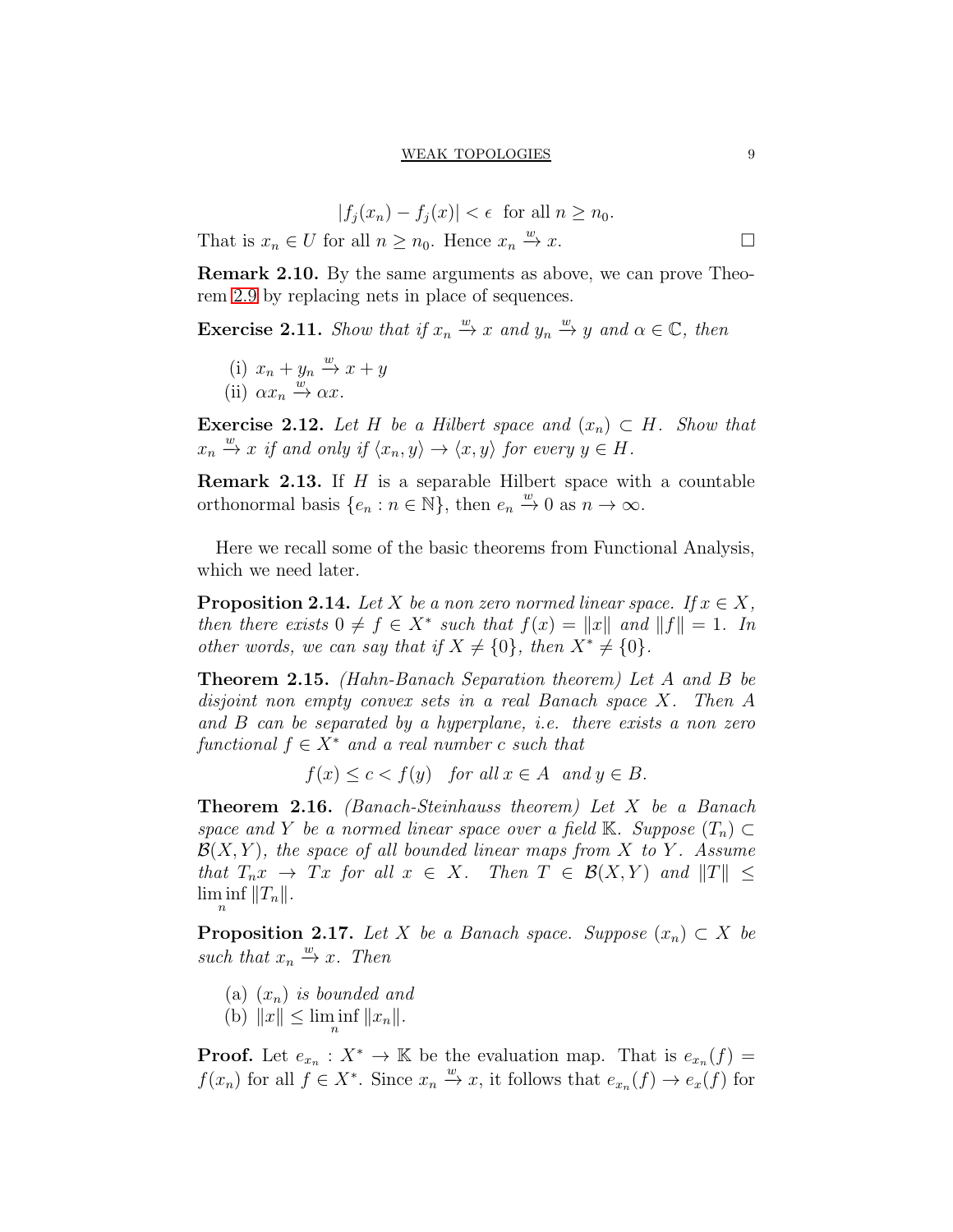all  $f \in X^*$ . Hence by the Banach-Steinhauss theorem, we can conclude that  $e_x$  is bounded and  $||e_x|| \le \liminf_n ||e_{x_n}||$ . Now, the result follows as  $||e_y|| = ||y||$  for any  $y \in X$ .

**Exercise 2.18.** Let  $(x_n)$  be a sequence in an inner product X such that  $x_n \xrightarrow{w} x \in X$  and  $||x_n|| \to ||x||$  as  $n \to \infty$ . Show that  $x_n \to x$ .

**Definition 2.19.** Let  $(X, d)$  be a metric space and  $f : X \to \mathbb{R}$  be a function. Then f is said to be lower semi continuous (weakly lower semicontinuous) if  $x_n \to x$   $(x_n \xrightarrow{w} x)$  implies  $f(x) \leq \liminf_n f(x_n)$ .

We can conclude that the function  $\|\cdot\|$  is a weakly lower semicontinuous on a normed linear space with respect to the weak topology.

**Definition 2.20.** A topological vector space is a vector space V over a field  $\mathbb K$  with a topology  $\tau$  on it such that the vector space operations  $+$  (vector addition) and  $\cdot$  (scalar multiplication) are continuous with respect to the topology  $\tau$ .

**Example 2.21.** Let X be a normed linear space over a field  $K$ . Then  $(X, \sigma(X, X^*))$  is a topological vector space.

Now we discuss about bounded sets in the weak topology.

**Definition 2.22.** (weakly bounded set) Let X be a normed linear space and  $A \subset X$ . Then A is said to be weakly bounded if  $f(A)$  is bounded for all  $f \in X^*$ . That is, for each  $f \in X^*$ , there exists  $M_f > 0$  such that  $|f(a)| \leq M_f$  for all  $a \in A$ .

Remark 2.23. Every bounded set in a normed linear space is weakly bounded. To see this, let A be a bounded subset of X. Then there exists a positive number K such that  $||a|| \leq K$  for all  $a \in A$ . For  $f \in X^*$ , we have that

$$
|f(a)| \le ||f|| ||a|| \le K ||f||.
$$

Taking  $M_f = K||f||$ , we can conclude that A is weakly bounded.

What about the converse? Is every weakly bounded set bounded?. Surprisingly, this is true and is an important application of the Uniform Boundedness Principle.

<span id="page-9-0"></span>**Proposition 2.24.** Let C be a convex set in a normed linear space X. Then  $C$  is closed if and only if  $C$  is weakly closed.

**Proof.** Suppose that C is weakly closed. Then  $C^c$ , the complement of  $C$  is weakly open and hence open. Hence  $C$  is closed.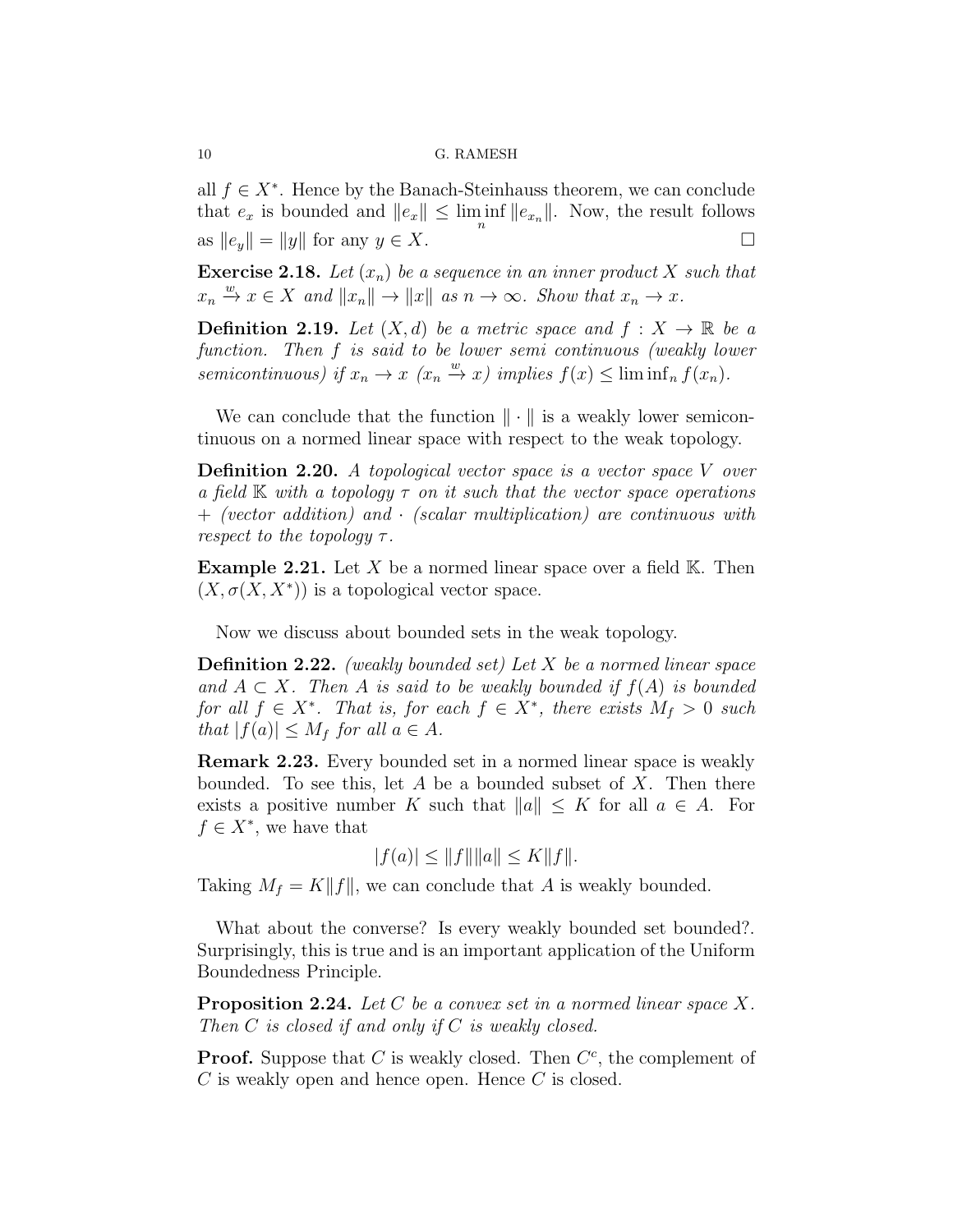#### WEAK TOPOLOGIES 11

On the other hand, let C be closed. Let  $x_0 \notin C$ . Then  $d :=$  $d(x_0, C) > 0$ . Let  $D := \{x \in X : d(x_0, x) < d\}$ . By the Hahn-Banach separation theorem, there exists  $f \in X^*$  such that

$$
s := \sup_{x \in C} f(x) < \inf_{x \in D} f(x).
$$

Now, let us consider  $U := \{x \in X : f(x) > s\}$ . Then U is weakly open in X and  $U \cap C = \emptyset$ . Thus  $x_0 \in U \subset C^c$ . Therefore  $C^c$  is weakly open, consequently, C is closed.

**Corollary 2.25.** Let X be a Banach space and  $x_1, x_2, \ldots, \in X$ . If  $x_n \stackrel{w}{\rightarrow} x$ , then there exists a convex combination  $y_k$  of  $(x_n)$  such that  $y_k \to x \text{ as } k \to \infty.$ 

**Proof.** Let  $C = \overline{co}\{x_n : n \in \mathbb{N}\}\$ , the closure of the convex hull of  ${x_n : n \in \mathbb{N}}$ . Then clearly, C is a closed convex set. Now the conclusion follows by Proposition 2.24. clusion follows by Proposition [2.24.](#page-9-0)

**Theorem 2.26.** Let  $(X, \|\cdot\|)$  be a finite dimensional normed linear space. Then the weak and the norm topologies on X are the same.

**Proof.** Since every weak topology is weaker than the norm topology, every weak open set is open in the norm topology.

To prove the other way, let  $U$  be an open set in the norm topology.

Let  $\{e_1, e_2, \ldots, e_n\}$  be a basis for X. If  $x \in X$ , there exists unique  $(\alpha_1, \alpha_2, \ldots, \alpha_n) \in \mathbb{R}^n$  such that  $x = \sum^n$  $i=1$  $\alpha_i e_i$ . Define  $||x||_{\infty} = \max_{1 \le i \le n} ||\alpha_i||$ . It is easy to check that  $\|\cdot\|_{\infty}$  is a norm on X. Since all norms on a finite dimensional space are equivalent, the topology given by  $\|\cdot\|_{\infty}$ 

and  $\|\cdot\|$  are the same. Since U is open in the topology given by  $\|\cdot\|$ , it is open in the topology given by  $\|\cdot\|_{\infty}$ . This means that given  $x \in U$ , there exists  $\epsilon > 0$  such that  $B_{\infty}(x, \epsilon) \subset U$ , where

$$
B_{\infty}(x,\epsilon) = \{ y \in X : ||x - y||_{\infty} < \epsilon \}
$$
  
=  $\{ y \in X : |y_i - x_i| < \epsilon, \text{ for all } i = 1, 2, ..., n \}.$ 

Note that  $U = \begin{pmatrix} 1 \end{pmatrix}$ x∈U  $B_{\infty}(x,\epsilon).$ 

Now define  $f_i: X \to \mathbb{R}$   $(i = 1, 2, \ldots, n)$  by

$$
f_i(x) = \alpha_i
$$
, for all  $x = \sum_{j=1}^n \alpha_j e_j$ .

Then each  $f_i \in X^*$  and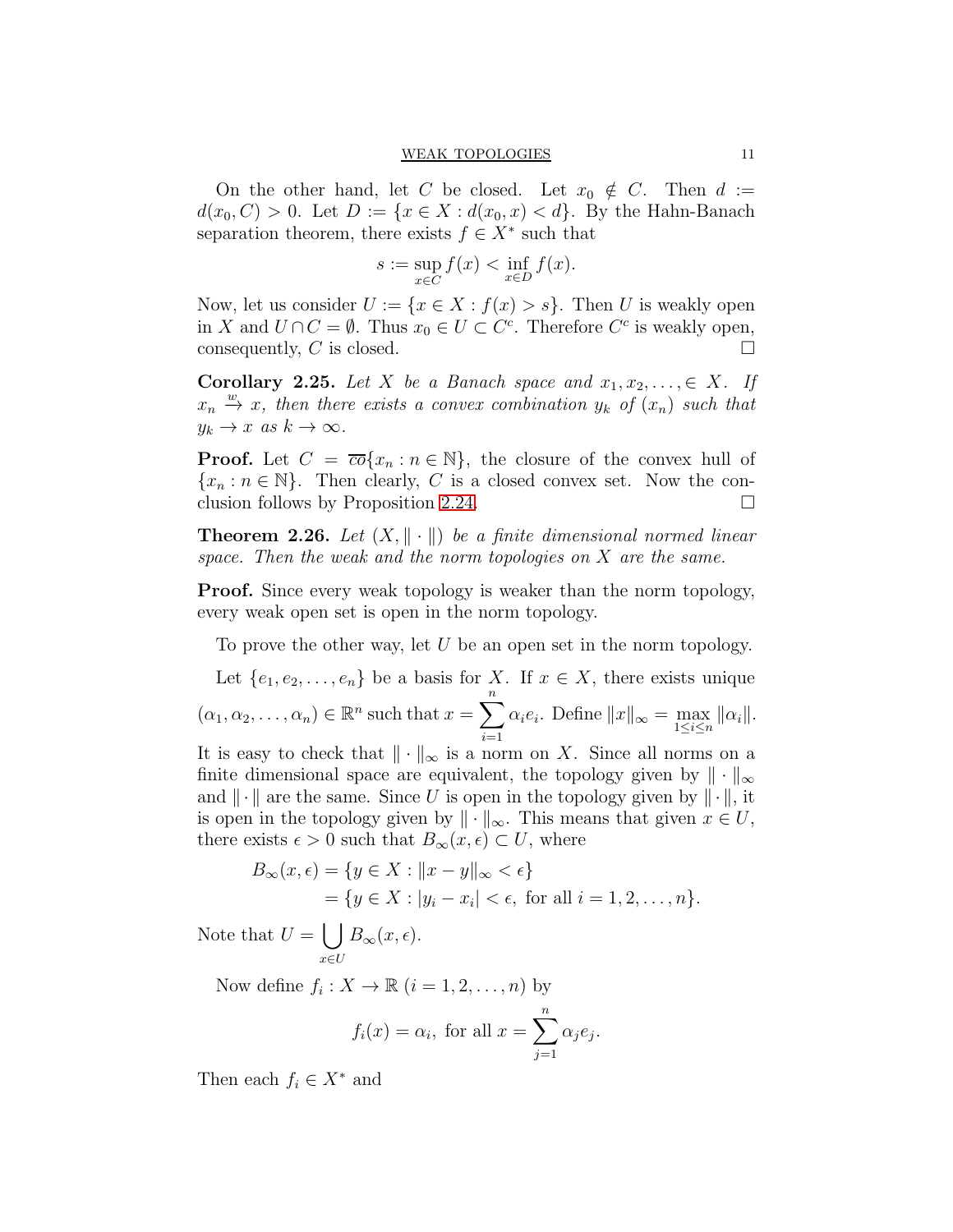$$
B_{\infty}(x,\epsilon) = \{y = (y_i) \in X : |f_i(y - x)| < \epsilon, \text{ for all } i = 1, 2, ..., n\}
$$
  
= B(x, f<sub>1</sub>, f<sub>2</sub>, ..., f<sub>n</sub>, \epsilon).

Therefore U is weakly open.  $\Box$ 

Next, we show that if  $X$  is an infinite dimensional normed linear space, then the weak and the norm topologies are different. First we prove some basic results needed from Linear algebra.

<span id="page-11-0"></span>**Proposition 2.27.** Let  $V_1, V_2, V_3$  be normed linear spaces over  $\mathbb{K}$  and  $f: V_1 \to V_3$ ,  $g: V_1 \to V_2$  be linear maps. Then there exists a linear map  $h: V_2 \to V_3$  such that

$$
f = \log \Leftrightarrow g^{-1}(0) \subseteq f^{-1}(0).
$$

**Proof.** Assume that  $g^{-1}(0) \subset f^{-1}(0)$ . Define  $h : g(V_1) \to V_3$  by

 $h(q(x)) = f(x)$ , for all  $x \in V_1$ .

First we claim that h is well defined. Let  $x_1, x_2 \in V_1$  be such that  $g(x_1) = g(x_2)$ . Then  $x_1 - x_2 \in g^{-1}(0) \subset f^{-1}(0)$ . That is  $f(x_1) = f(x_2)$ . Hence h is well defined. Now, extend h to a linear map on  $V_2$ . Again denote the extension by h. Then clearly,  $h(g) = f$ .

The other implication is clear.

**Lemma 2.28.** Let  $f_1, f_2, \ldots, f_n$  be linear functional on a normed linear space X such that  $\bigcap_{n=1}^{\infty}$  $i=1$  $f_i^{-1}$  $i_i^{-1}(0) \subseteq f^{-1}(0)$ . Then there exists scalars  $\alpha_1, \alpha_2, \ldots, \alpha_n$  such that  $f = \sum_{n=1}^n$  $i=1$  $\alpha_i f_i.$ 

**Proof.** Take  $V_1 = X$ ,  $V_2 = \mathbb{R}^n$ ,  $V_3 = \mathbb{R}$ ,  $f = f$  and  $g(x) =$  $(f_1(x), f_2(x), \ldots, f_n(x))$ . Applying Proposition [2.27,](#page-11-0) we get a linear map  $h : \mathbb{R}^n \to \mathbb{R}$  such that  $f(x) = h(g(x))$  for all  $x \in X$ . The map h can be written as

$$
h(y) = \sum_{i=1}^{n} \alpha_i y_i
$$
 for some  $\alpha_1, \alpha_2, ..., \alpha_n$  and for every  $y = (y_i) \in \mathbb{R}^n$ .

Therefore 
$$
f(x) = \sum_{i=1}^{n} \alpha_i f_i(x)
$$
 for every  $x \in X$ .

<span id="page-11-1"></span>**Theorem 2.29.** Let X be an infinite dimensional normed linear space and U be a weak open set in X. Then U is not bounded.

$$
\qquad \qquad \Box
$$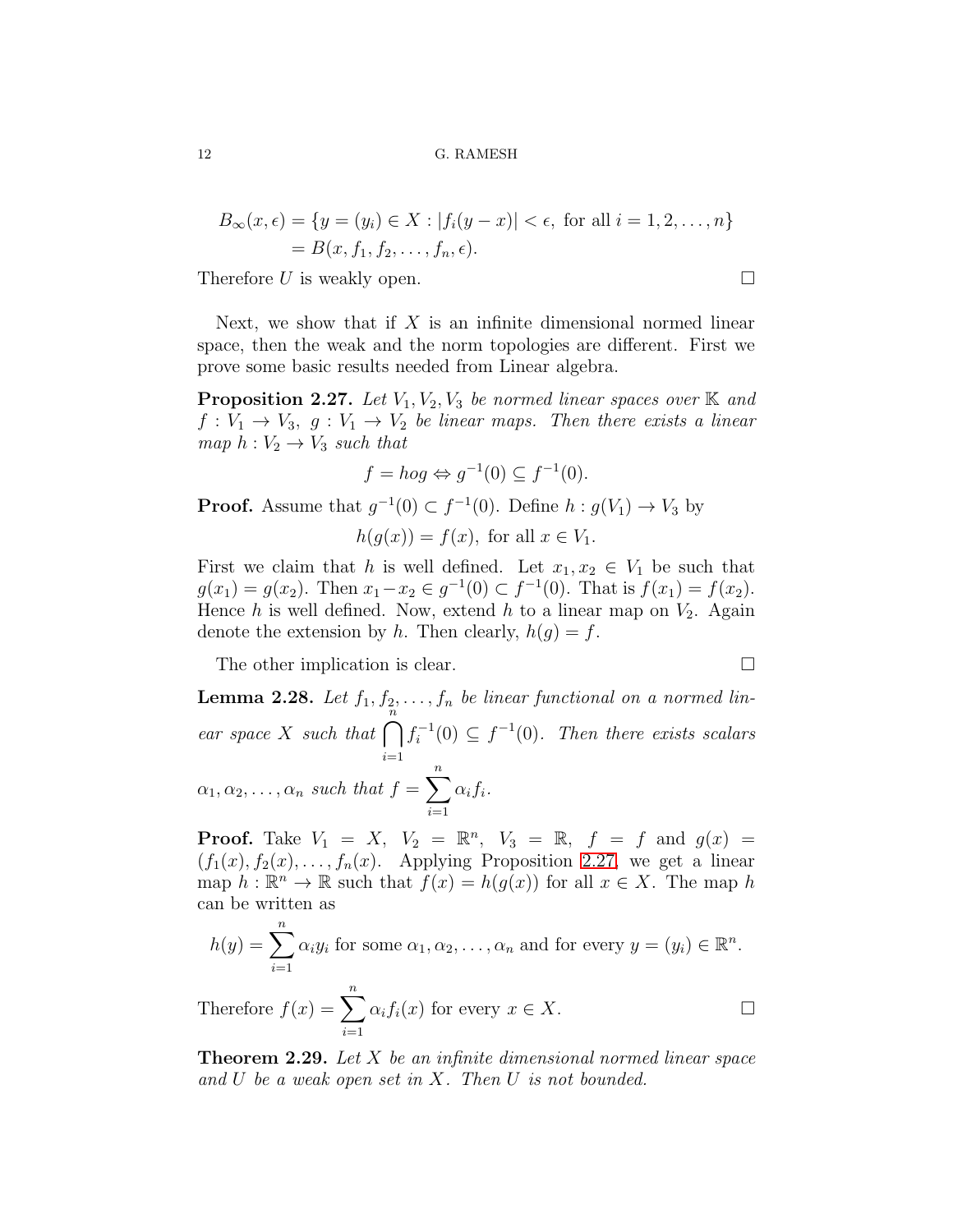**Proof.** Let  $\mathcal{O}$  be a non empty weak open set in X. Assume that  $0 \in \mathcal{O}$ . Choose  $\epsilon > 0$  and  $f_1, f_2, \ldots, f_n \in X^*$  such that

$$
\{x \in X : |f_i(x)| < \epsilon, \ i = 1, 2, \dots, n\} \subset \mathcal{O}.
$$
\nLet  $N := \{x \in X : f_i(x) = 0, \ i = 1, 2, \dots, n\} = \bigcap_{i=1}^{n} f_i^{-1}(0).$ 

We claim that  $N \neq \{0\}$ . If  $N = \{0\}$ , then for every  $f \in X^*$ , we have  $N \subset f^{-1}(0)$ . Hence there exists scalars  $\alpha_1, \alpha_2, \ldots, \alpha_n$  such that  $f = \sum_{i=1}^n \alpha_i f_i$  for all  $f \in X^*$ , from which we can conclude that  $X^*$  is finite dimensional. This is a contradiction. Hence there exists  $x \in X$ such that  $x \in N$ . Let  $\lambda \in \mathbb{F}$ . Then  $\lambda x \in N$ . Thus N is not bounded and  $N \subset \{x \in X : |f_i(x)| < \epsilon, i = 1, 2, ..., n\} \subset \mathcal{O}$ . This concludes that  $\mathcal O$  is unbounded.

<span id="page-12-0"></span>Remark 2.30. If X is infinite dimensional normed linear space, then the open unit disc  $\{x \in X : ||x|| < 1\}$  is open in the norm topology. But it cannot be open in the weak topology by Theorem [2.29.](#page-11-1) Hence we have the following:

A normed linear space is finite dimensional if and only if the w-topology and the norm topology are the same.

<span id="page-12-1"></span>**Theorem 2.31** (Schur's Lemma). In  $(\ell^1, \|\cdot\|_1)$ , the weak convergence and the norm convergence are the same. In other words, if  $(x_n) \subset X$ is a sequence, then  $x_n \xrightarrow{w} x$  if and only if  $x_n \to x$ .

- Remark 2.32. (1) By Remark [2.30](#page-12-0) and Schur's Lemma, we can observe that the convergent sequences are not enough to describe the w-topology. Instead, we need convergent nets for this purpose.
	- (2) By Theorem [2.31,](#page-12-1) we can conclude that  $B_{\ell^1}$  is not compact.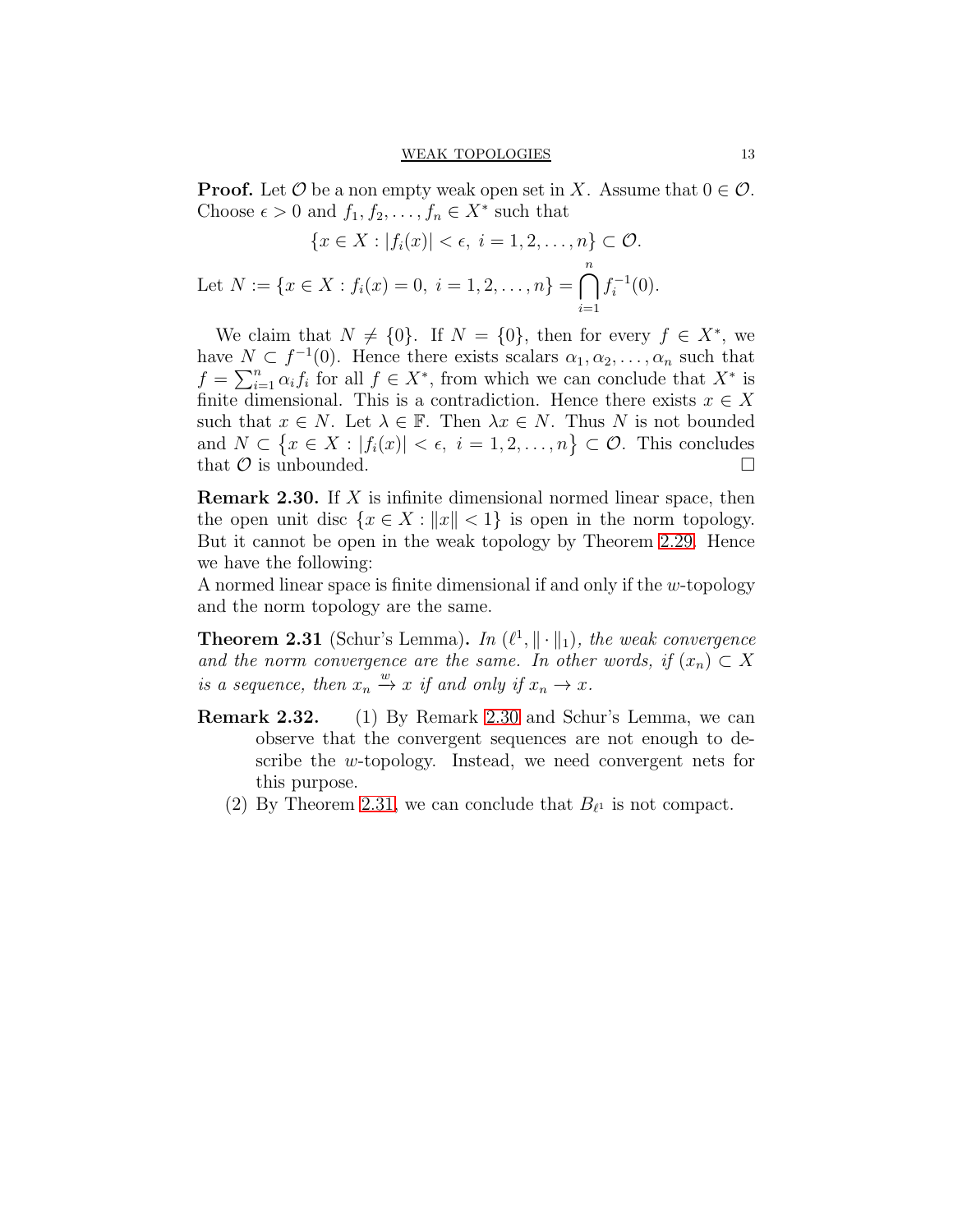### 3. Weak-Star topology

<span id="page-13-0"></span>Since  $X^*$  is a normed linear space we can define  $\sigma(X^*, X^{**})$ , the weak topology on  $X^*$  generated by  $X^{**}$ . But we are interested in the  $\sigma(X^*, X)$ , the weak topology generated by X. This can be done as follows; Note that X can be embedded in  $X^{**}$  by the canonical map  $J: X \to X^{**}$  given by

$$
(3.1) \t\t J(x) = j_x,
$$

where  $j_x : X^* \to \mathbb{F}$  is defined by

(3.2) 
$$
j_x(f) = f(x) \text{ for all } f \in X^*.
$$

By definition we have  $||j_x|| = \sup \{|f(x)| : f \in S_{X^*}\} = ||x||$ , by a consequence of the Hahn Banach theorem. Thus  $||Jx|| = ||x||$  for all  $x \in X$ . Hence  $J$  is an isometry. We can conclude that  $X$  is isometrically isomorphic with  $J(X)$ . If  $J(X) = X^{**}$ , we call X to be reflexive.

By the above embedding we can treat X as a subspace of  $X^{**}$ .

**Definition 3.1.** Let X be a normed linear space. The topology  $\sigma(X^*, X)$ is called the weak star topology  $(w^*$ -topology) on  $X^*$ .

Note that a set G is an open set in the  $w^*$ -topology of  $X^*$  if and only if for every  $g \in G$  there exists an  $\epsilon > 0$  and  $x_1, x_2, \ldots, x_n \in X$  such that

$$
\left\{f \in X^* : |(f - g)(x_i)| < \epsilon\right\} \subset G.
$$

**Remark 3.2.** Note that the  $w^*$ -topology on  $X^*$  is weaker than the weak topology on  $X^{**}$ , since  $X \subseteq X^{**}$ . If X is reflexive, then the  $w^*$ -topology on  $X^*$  and the w-topology on  $X^*$  are the same.

If a sequence  $(f_n) \subset X^*$  converges to  $f \in X^*$  in  $\sigma(X^*, X)$ , then we express this by writing  $f_n \xrightarrow{w^*} f$ .

**Proposition 3.3.** Let X be a normed linear space and  $(f_n) \subset X^*$ . Then  $f_n \stackrel{w^*}{\longrightarrow} f \in X^*$  if and only if  $f_n(x)$  converges to  $f(x)$  for all  $x \in X$ .

**Proof.** Suppose that  $f_n(x) \to f(x)$  for all  $x \in X$ . Let  $\mathcal{O}$  be a w<sup>\*</sup>-open set containing f. There exists an  $\epsilon > 0$  and  $x_1, x_2, \ldots, x_m \in X$  such that

$$
\{g \in X^* : |f(x_i) - g(x_i)| < \epsilon, \ i = 1, 2, \dots, m\} \subset \mathcal{O}.
$$

We know that  $f_n(x_i) \to f(x_i)$  for  $i = 1, 2, \ldots m$ . Choose  $n_i \in \mathbb{N}$  such that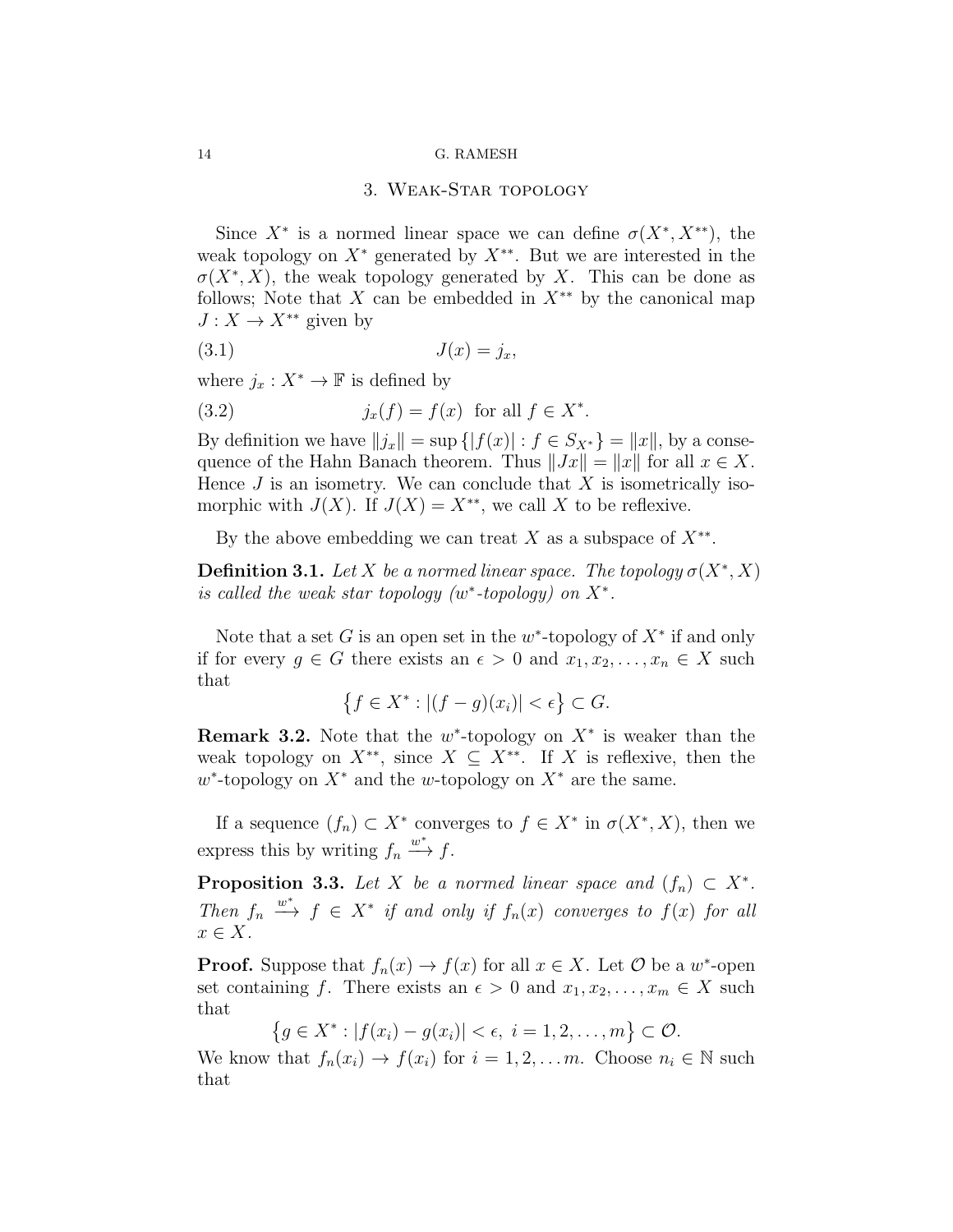$$
|f_n(x_i) - f(x_i)| < \epsilon \quad \text{for all } n \ge n_i.
$$

Let  $N = \max\{n_i : i = 1, 2, ..., m\}$ . Then for each  $i = 1, 2, ..., m$ , we have

$$
|f_n(x_i) - f(x_i)| < \epsilon, \text{ for all } n \ge N.
$$

Thus  $f_n \in \mathcal{O}$  for all  $n \geq N$ . So  $f_n \xrightarrow{w^*} f$ .

On the other hand, Let  $\mathcal{O} = \{g \in X^* : |f(x) - g(x)| < \epsilon\}$  be a  $w^*$ open set containing f. Since  $f_n \xrightarrow{w^*} f$ , there exists  $n_0 \in \mathbb{N}$  such that  $f_n \in \mathcal{O}$  for all  $n \geq n_0$ . That means,  $|f_n(x) - f(x)| < \epsilon$  for all  $n \geq n_0$ . Hence  $f_n(x) \to f(x)$ . This is true for all  $x \in X$ .

**Theorem 3.4.** Let X be a finite dimensional normed linear space. Then Then the w<sup>\*</sup>-topology on  $X^*$  and the norm topology on  $X^*$  coincide

**Proof.** We know that the  $w^*$ -open set is open in the norm topology. Let O be an open set and  $f_0 \in \mathcal{O}$ . Choose  $\epsilon > 0$  such that  $f_0 + \epsilon B_{X^*} \subset$ O. Let  $\{e_1, e_2, \ldots, e_n\}$  be a basis for X. Define

$$
|||f||| := \max_{1 \le i \le n} |f(e_i)|, \ f \in X^*.
$$

Then  $|||\cdot|||$  is a norm on  $X^*$ . Since all norms on a finite dimensional normed linear space are equivalent, there exists a  $\delta > 0$  such that  $|||f||| \le \delta$ , we have  $||f|| < \epsilon$ . Then the w<sup>\*</sup>-open set

$$
\{f: \max_{1 \le i \le n} |f(e_i) - f_0(e_i)| < \delta\}
$$

is contained in  $\{f : ||f - f_0|| < \epsilon\}$ . Hence  $\mathcal O$  is  $w^*$ - open.  $\Box$ 

Here we list out some more properties of the  $w^*$ -topology:

**Proposition 3.5.** Let X be a normed linear space and  $(f_n) \subset X^*$ . Then the following hold;

- (1) if  $f_n \to f$  in  $X^*$ , then  $f_n \xrightarrow{w^*} f$ .
- (2) if  $f_n \stackrel{w^*}{\longrightarrow} f$ , then  $(f_n)$  is bounded and  $||f|| \leq \liminf_n ||f_n||$ .
- (3) if  $f_n \stackrel{w^*}{\longrightarrow} f$  and  $(x_n) \subset X$  is such that  $x_n \to x \in X$ , then  $f_n(x_n) \to f(x)$  as  $n \to \infty$ .

**Remark 3.6.** The  $w^*$ -topology on  $X^*$  is Hausdorff.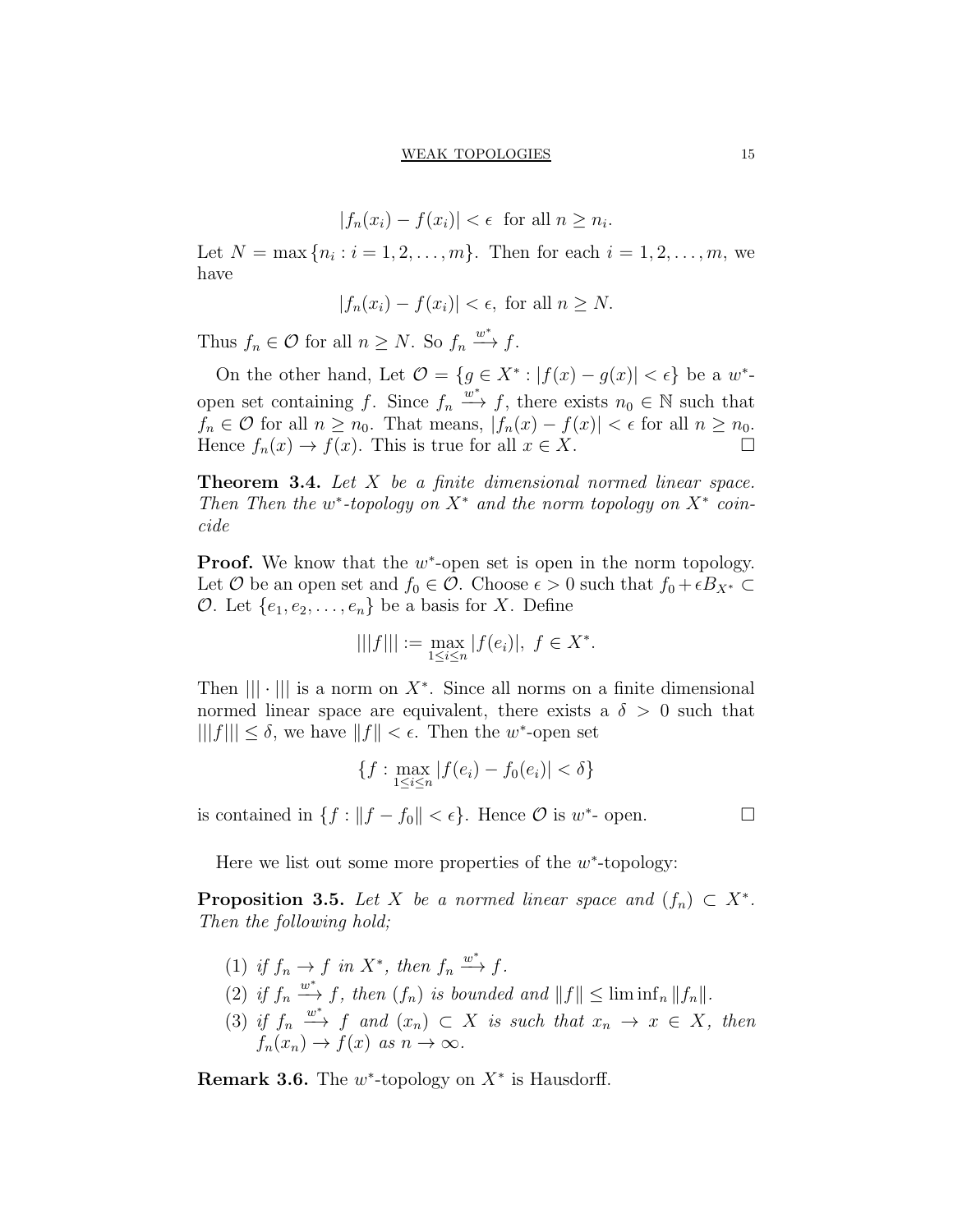### 4. Banach-Alaouglu theorem

<span id="page-15-0"></span>In this section we prove the Banach-Alaouglu's theorem.

**Theorem 4.1** (Alaouglu's theorem). Let X be a normed linear space and  $B_{X^*} := \{ f \in X^* : ||f|| \le 1 \}.$  Then  $B_{X^*}$  is w\*-compact in  $X^*$ .

**Proof.** Let  $x \in X$ . Define  $D_x = \{\lambda \in \mathbb{K} : |\lambda| \leq ||x||\} \subset \mathbb{K}$ . Then  $D_x$  is compact. By the Tychonoff's theorem the set  $D = \prod_{x \in X} D_x$  is compact in the product topology. Let  $B^*$  denote the closed ball  $B_{X^*}$  endowed with the  $w^*$ -topology. Define  $\phi: B^* \to D$  by

$$
\phi(f) = (f(x))_{x \in X}, \text{ for all } f \in B^*.
$$

We claim that  $\phi$  is one-to-one and continuous. Clearly,  $\phi$  is linear. If  $(\phi(x))_{x\in X} = (0)$ , then  $f(x) = 0$  for all  $x \in X$ . Hence  $f = 0$ , that is,  $\phi$ is one-to-one.

To show  $\phi$  is continuous, let  $(f_{\alpha}) \subset B^*$  be such that  $f_{\alpha} \xrightarrow{w^*} f$ . Then  $f_{\alpha}(x) \to f(x)$  for all  $x \in X$ . Consequently,

$$
\phi(f_{\alpha}) = (f_{\alpha}(x))_{x \in X} \to (f(x))_{x \in X} = \phi(f).
$$

This shows that  $\phi$  is continuous.

If we show that  $\phi(B^*)$  is a closed subset of D and D being compact and Hausdorff, we can conclude that  $\phi(B^*)$  is compact. So our next task is to show  $\phi(B^*)$  is closed. Let  $\xi = (\xi_u) \in D$  be such that  $\xi \in$  $\overline{\phi(B^*)}$ . Define  $f: X \to \mathbb{C}$  by

$$
f(u) = \xi_u, \text{ for all } u \in X.
$$

To show that f is linear, let  $x, y \in X$  and  $\alpha, \beta \in \mathbb{K}$ . Then for each  $n \in \mathbb{N}$ , choose  $f_n \in B^*$  such that  $|f(x) - f_n(x)| < \frac{1}{3n}$  $\frac{1}{3n}$  for all  $x \in X$ . Thus,

<span id="page-15-1"></span>(4.1) 
$$
|f_n(x) - f(x)| + |f_n(y) - f(y)| + |f_n(\alpha x + \beta y) - f(\alpha x + \beta y)| < \frac{1}{n}
$$
.

Linearity of  $f_n$  and Equation [4.1](#page-15-1) imply that

$$
f(\alpha x + \beta y) = \alpha f(x) + \beta f(y).
$$

That is f is linear. Since  $|\xi_x| \le ||x||$ , we can conclude that  $||f|| \le 1$  or  $f \in B^*$ . Now by the definition of f, we can conclude that  $\xi = \phi(f) \in$  $\phi(B^*)$ . Hence  $\phi(B^*)$  is closed.

Since  $B^*$  and  $\phi(B^*)$  are homeomorphic,  $B^*$  must be compact.  $\Box$ 

**Theorem 4.2.** Let X be a normed linear space. Then X is isometrically isomorphic to a subspace of  $C(K)$ , where  $K = (B_{X^*}, \sigma(X^*, X)).$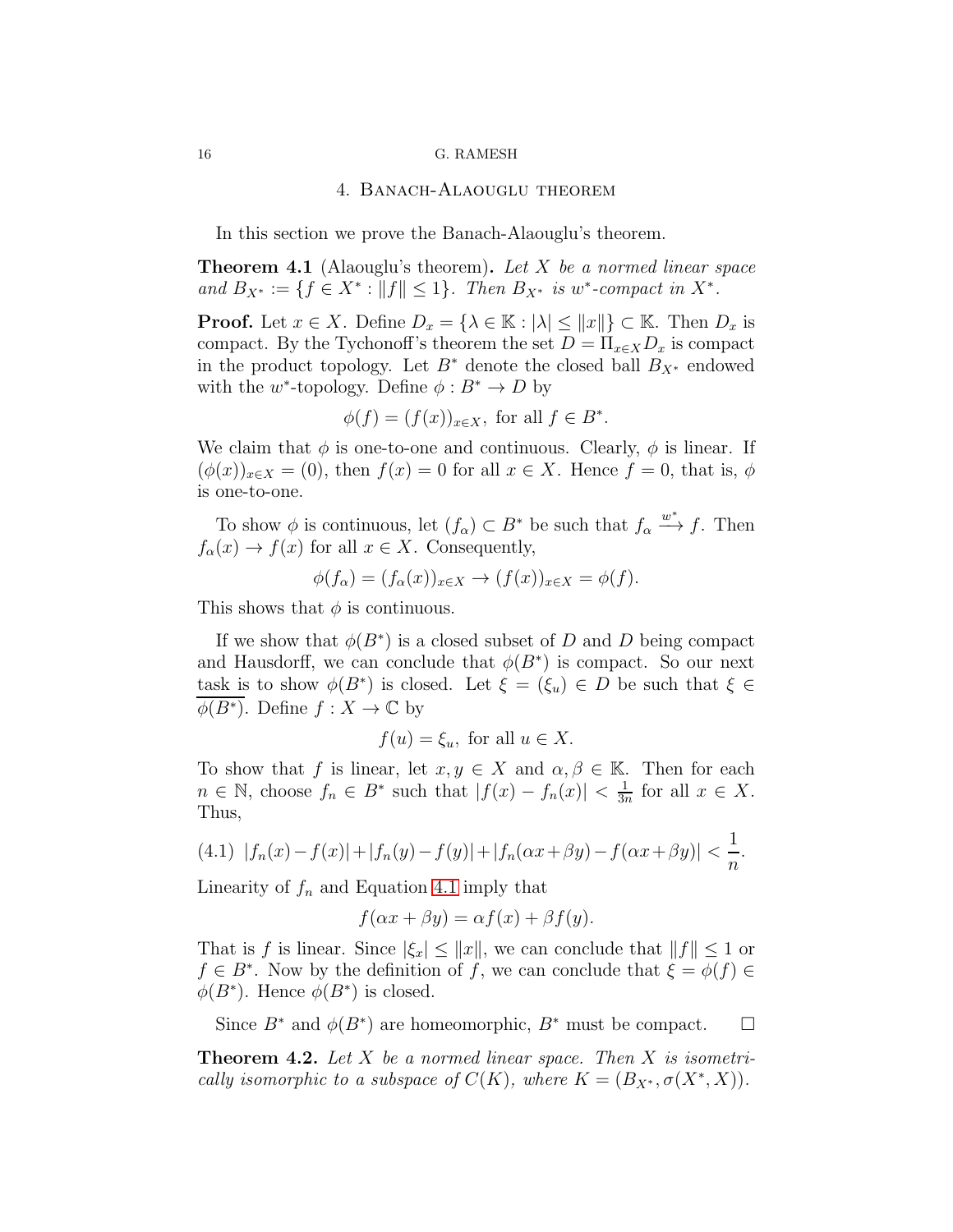**Proof.** Let  $x \in X$  and  $j_x \in X^{**}$  be such that  $j_x(f) = f(x)$  for all  $f \in X^*$ . Let  $e_x = j_x |_{B_{X^*}}$ . Then clearly,  $||e_x|| = ||j_x|| = ||x||$ , by a consequence of the Hahn-Banach extension theorem. Now define a map  $\eta: X \to C(K)$  by

$$
\eta(x) = e_x, \text{ for all } x \in X.
$$

For  $x, y \in X$ , we have  $e_{x+y} = e_x + e_y$  and  $e_{\alpha x} = \alpha e_x$  for  $\alpha \in \mathbb{K}$ . Using these observations, we can conclude that  $\eta$  is linear. Since  $||e_x|| = ||x||$ for any  $x \in X$ , it follows that  $\|\eta(x)\| = \|x\|$ . That is,  $\eta$  is an isometry. This means that X and  $\eta(X)$  are isometrically isomorphic. Hence we can identify X with  $\eta(X)$ , which is a subspace of  $C(K)$ .

### 5. Reflexivity

<span id="page-16-0"></span>Let X be a normed linear space and  $Y = X^*$ . Then we can discuss  $\sigma(Y^*, Y^{**})$ , the w-topology on  $Y^* = X^{**}$  and  $\sigma(Y^*, Y) = \sigma(X^{**}, X^*)$ , the w<sup>\*</sup>-topology on  $X^{**}$ . As  $X \subseteq X^{**}$ , we can discuss the w-topology on X induced by  $X^{**}$  and the w<sup>\*</sup>-topology on X induced by  $X^*$ . We have the following result.

<span id="page-16-2"></span>**Theorem 5.1.** Let X be a Banach space. Then  $\overline{B_X}^{w^*} = B_{X^{**}}$  with respect to the  $w^*$ -closure of  $X^{**}$ .

**Proof.** First we show that  $B_X \subseteq B_{X^{**}}$ . Let  $x \in B_X$ . Then  $j_x \in X^{**}$ and since  $||j_x|| = ||x||$ , it follows that  $j_x \in B_{X^{**}}$ . There fore  $B_X \subseteq B_{X^{**}}$ . Since  $B_{X^{**}}$  is w\*-compact, it follows that  $B_{X^{**}}^{w^*} = B_{X^{**}}$  with respect to the  $w^*$  topology of  $X^{**}$ . Hence  $\overline{B_X}^{w^*} \subset B_{X^{**}}$ .

Assume that  $B_X$  is not w<sup>\*</sup>-dense in  $B_{X^{**}}$ . Then there exists  $\xi_0 \in$  $B_{X^{**}}$  and a w<sup>\*</sup>-neighbourhood W of  $\xi_0$  such that  $W \cap B_X = \emptyset$ . Note that  $W = \{ \xi \in X^{**} : |f_i(\xi) - f_i(\xi_0)| < \epsilon \}$  for some  $\epsilon > 0$  and  $f_i \in X^*$ , for  $i = 1, 2, \ldots, n$ . As  $W \cap B_X = \emptyset$ , there exists  $i \in \{1, 2, \ldots, n\}$  such that

(5.1) 
$$
|f_i(x) - f_i(\xi_0)| \ge \epsilon, \quad (x \in X).
$$

<span id="page-16-1"></span>Define  $\Phi: X \to (\mathbb{R}^n, \|\cdot\|_{\infty})$  by

(5.2) 
$$
\Phi(x) = (f_1(x), f_2(x), \dots, f_n(x)), \text{ for all } x \in X.
$$

Let  $\alpha = (f_1(\xi_0), f_2(\xi_0), \ldots, f_n(\xi_0))$ . Then by Equation [5.1,](#page-16-1) we have that  $\|\Phi(x) - \alpha\|_{\infty} \geq \epsilon$ . That is  $\alpha \notin \Phi(X)$ . Hence  $\{\alpha\}$  and  $\phi(X)$ . can be separated by a hyperplane in  $\mathbb{R}^n$ . Hence by the Hahn-Banach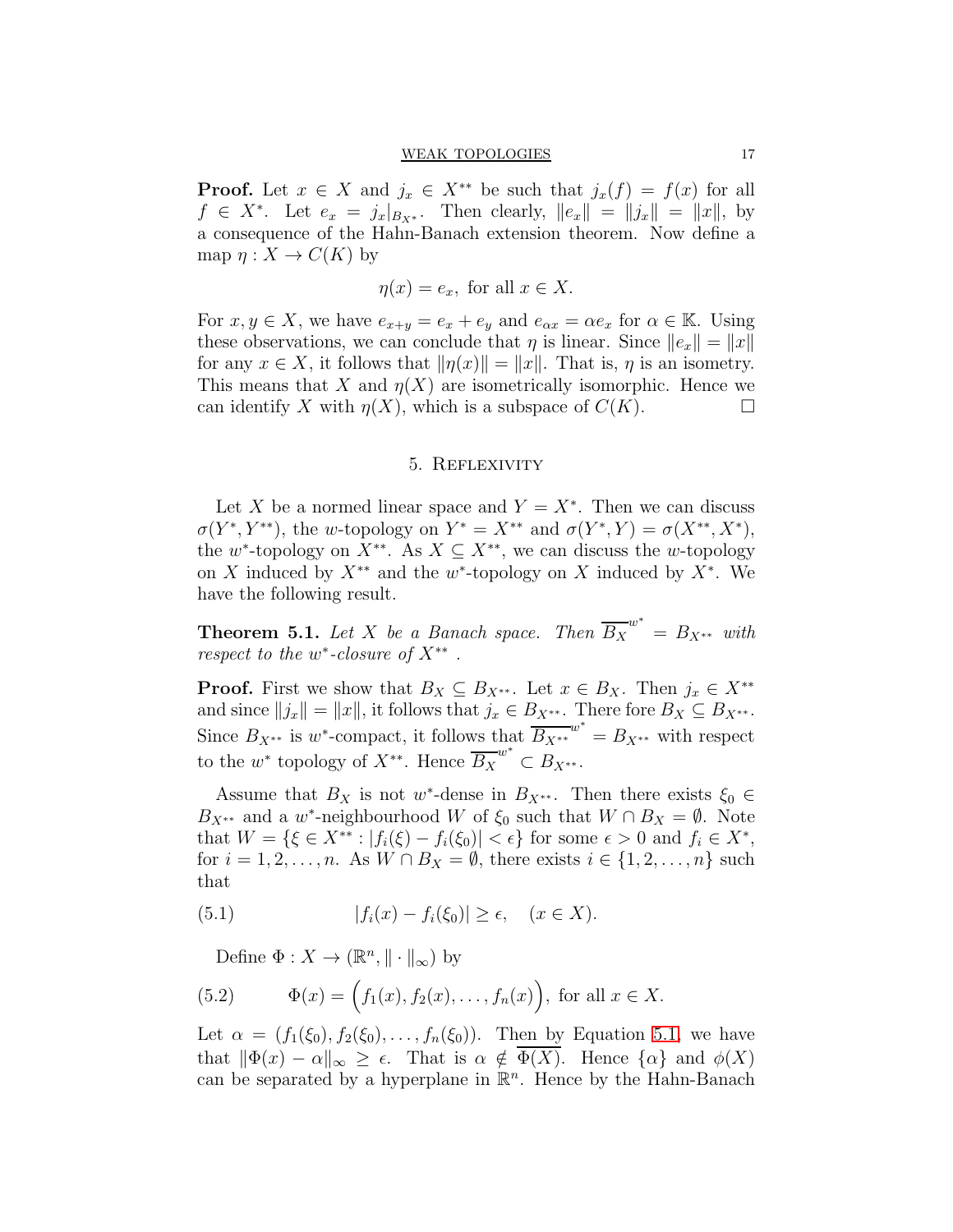Separation theorem, there exists  $(\beta_1, \beta_2, \dots, \beta_n) \in \mathbb{R}^n$  (As  $(\mathbb{R}^n)^* \simeq \mathbb{R}^n$ ) and  $\beta \in \mathbb{R}^n$  such that

(5.3) 
$$
\sum_{i=1}^n \beta_i f_i(x) < \beta < \sum_{i=1}^n \beta_i f_i(\xi_0) \leq \left\| \sum_{i=1}^n \beta_i f_i \right\|.
$$

This implies that

$$
\left\| \sum_{i=1}^n \beta_i f_i \right\| < \beta < \left\| \sum_{i=1}^n \beta_i f_i \right\|,
$$

a contradiction. Hence our assumption that  $W \cap B_X = \emptyset$  is wrong.<br>This completes the proof This completes the proof.

**Theorem 5.2.** Let X be normed linear space over  $\mathbb{R}$ . Then X is reflexive if and only if  $B<sub>X</sub>$  is w-compact.

**Proof.** If X is reflexive, then the weak topology and the weak star topology on  $X^*$  same. By the Banach-Alaoglu theorem  $B_{X^{**}} = B_X$  is  $w^*$ -compact. Hence  $B_X$  is w-compact.

On the other hand, if  $B_X$  is w-compact, then  $B_X$  is w<sup>\*</sup>-compact and hence it must be  $w^*$ -closed. But by Theorem [5.1,](#page-16-2)  $B_X$  is  $w^*$  dense in  $B_{X^{**}}$ . Thus,  $B_{X^{**}} = B_X$ . Thus, we can conclude  $X = X^{**}$ . . — П

<span id="page-17-0"></span>**Corollary 5.3.** Let Y be a closed subspace of a reflexive space X. Then Y is reflexive.

**Proof.** To show Y is reflexive, it is enough to show that  $B<sub>Y</sub>$  is wcompact. Note that  $B_Y = B_X \cap Y$  is closed and convex. So it is weakly closed subset of a weakly compact set  $B_X$ , hence it must be weakly compact with respect to  $\sigma(X, X^*)$ . But  $\sigma(X, X^*)|_Y = \sigma(Y, Y^*)$ , by the Hahn-Banach extension theorem. This concludes the proof.

**Theorem 5.4.** Let X be a Banach space. Then X is reflexive if and only if  $X^*$  is reflexive.

**Proof.** Suppose X is reflexive. As  $X = X^{**}$ , the bounded linear functional on X and the bounded linear functionals on  $X^{**}$  are the same. That is  $X^* = (X^{**})^* = (X^*)^{**}$ . So  $X^*$  is reflexive. On the other hand, if  $X^*$  is reflexive, then by the above argument  $X^{**}$  is reflexive. Since X is a closed subspace of  $X^{**}$ , by Corollary [5.3,](#page-17-0) X is reflexive.  $\Box$ 

**Corollary 5.5.** Let X be a reflexive Banach space and C be a closed, convex, bounded set in X. Then X is weakly compact.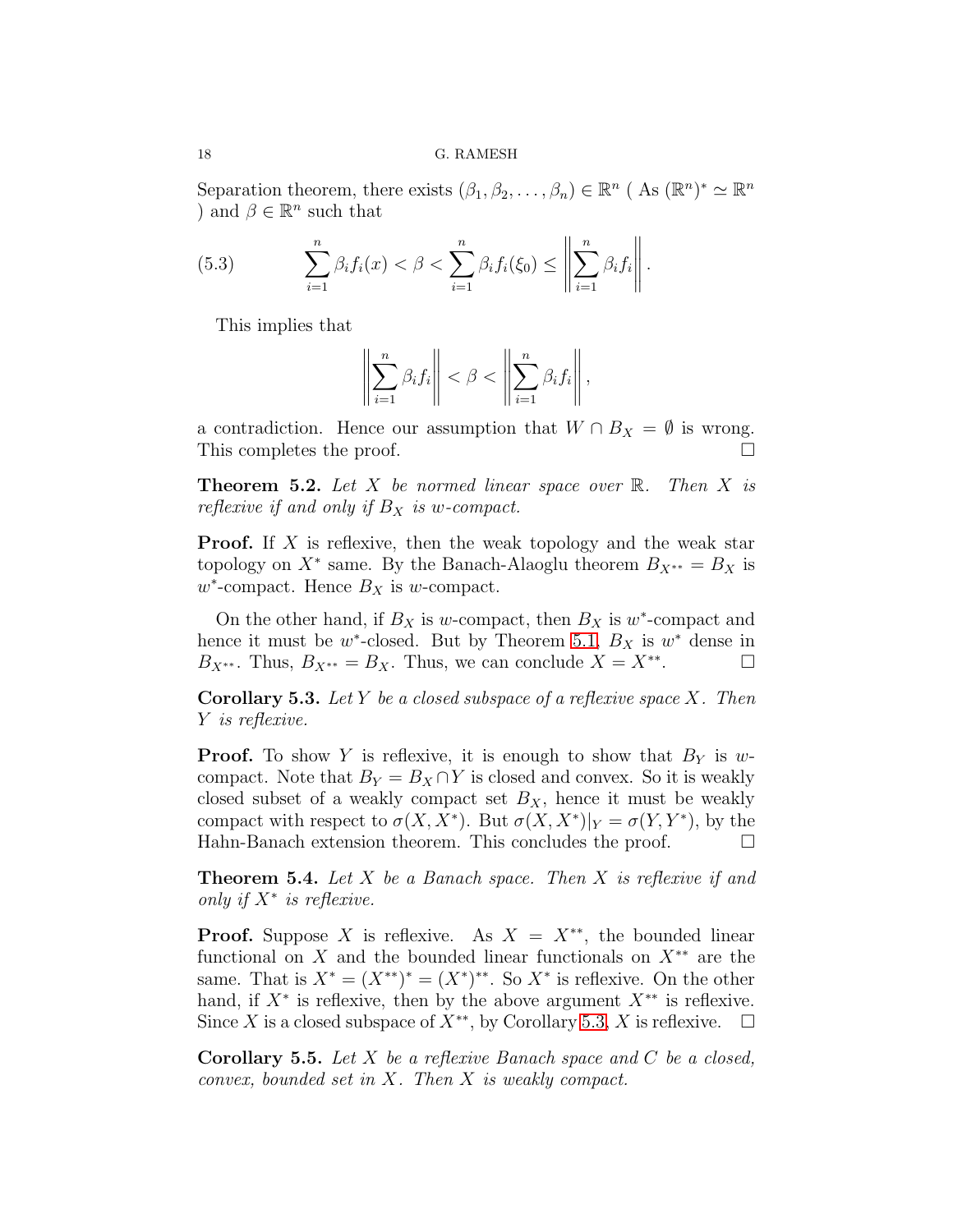**Proof.** Since C is closed and convex, it must be weakly closed. Boundedness of C implies that there exists  $r > 0$  such that  $C \subset B(0,r) =$  $\{x \in X : ||x|| \leq r\}$ . As  $B(0, r)$  is weakly compact and C being closed subset of  $\overline{B}(0, r)$ , it must be weakly compact. subset of  $B(0, r)$ , it must be weakly compact.

**Definition 5.6.** Let X be a normed linear space and  $0 \neq f \in X^*$ . Then f is said to be norm attaining if there exists  $x_0 \in S_X = \{x \in X : ||x|| = 1\}$ such that  $||f|| = |f(x_0)|$ .

Note that if  $X$  is a finite dimensional normed linear space, then every  $f \in X^*$  attains its norm. This is because the unit ball  $B_X$  is compact.

We have the following characterization of infinite dimensional reflexive spaces.

**Theorem 5.7** (R. C. James). A Banach space X is reflexive if and only if every  $f \in X^*$  attains its norm.

### Exercises

- (1) Let  $(x_n)$  be a sequence in a Banach space X. Show that  $x_n \stackrel{w}{\rightarrow} x$ if and only if  $(x_n)$  is bounded and the set  $\{f \in X^* : f(x_n) \to f(x)\}$ is dense in  $X^*$ .
- (2) Let X be a normed linear space and  $(x_n) \subset X$ . If  $(x_n)$  is Cauchy and  $x_n \stackrel{w}{\rightarrow} 0$ , then show that  $x_n \rightarrow 0$ .
- (3) If X is an infinite dimensional normed linear space, show that  $0 \in \overline{S_X}^w$ .
- (4) Let  $\{e_n : n \in \mathbb{N}\}\$ be an orthonormal basis for a Hilbert space H, then  $e_n \stackrel{w}{\rightarrow} 0$ .
- (5) Let  $X = \ell^1 \cong c_0^*$ . Show that  $e_n \xrightarrow{w^*} 0$  but not  $e_n \xrightarrow{w} 0$ .
- (6) Show  $\{e_n : n \in \mathbb{N}\}\$ , the standard orthonormal basis for  $\ell^2$  is closed but not weakly closed. Show that  $\{e_n : n \in \mathbb{N}\} \cup \{0\}$  is weakly compact in  $\ell^2$ .
- (7) Let  $f_n \in C[0,1]$  with  $||f_n||_{\infty} \leq 1$  for each  $n \in \mathbb{N}$ . Show that  $f_n \stackrel{w}{\to} o$  if and only if  $f_n(x) \to 0$  for every  $x \in [0,1]$ .
- (8) Let X be a Banach space. Assume that  $x_n \to x$  and  $f_n \in X^*$ such that  $f_n \xrightarrow{w^*} f$ . Show that  $f_n(x_n) \to f(x)$  as  $n \to \infty$ .
- (9) Let X be a Banach space and let Y be a closed subspace of X. Show that the weak topology on  $Y$  is the topology induced on Y by the weak topology on X.